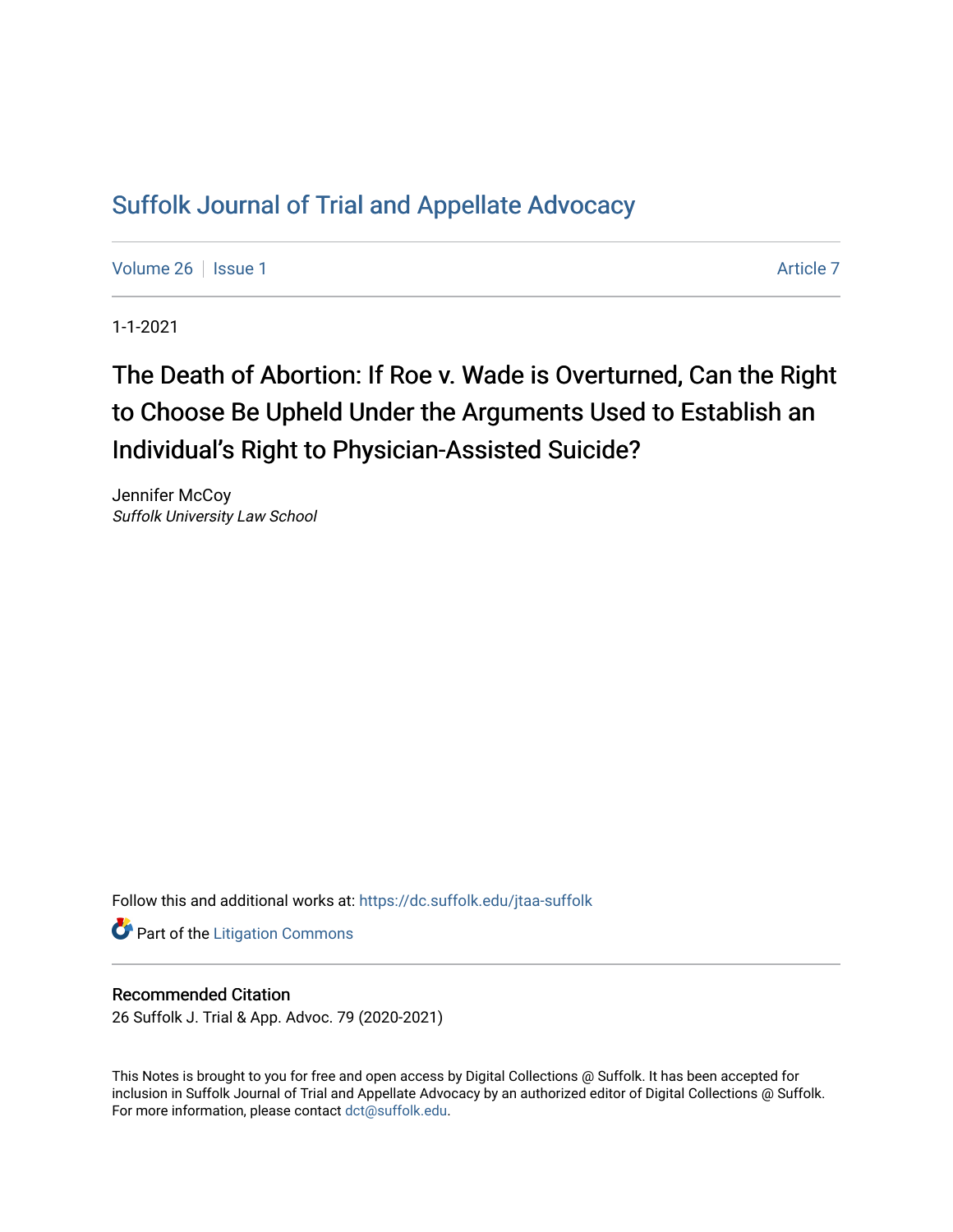### **THE DEATH OF ABORTION: IF** *ROE V. WADE* **IS OVERTURNED, CAN THE RIGHT TO CHOOSE BE UPHELD UNDER THE ARGUMENTS USED TO ESTABLISH AN INDIVIDUAL'S RIGHT TO PHYSICIAN-ASSISTED SUICIDE?\***

*We forthwith acknowledge our awareness of the sensitive and emotional nature of the abortion controversy, of the vigorous opposing views . . . [T]he right of personal privacy includes the abortion decision,*  but this right is not unqualified and must be considered against important *state interests in regulation.*<sup>1</sup>

#### I. INTRODUCTION

Throughout the judicial history of the United States, courts have never been tasked with establishing a man's right to control his own reproductive health. <sup>2</sup> However, only forty-five years ago, women fought their way up to the Supreme Court to receive recognition for the same liberties afforded to men. 3 Issued in the early 1970s, the *Roe v. Wade* decision shaped women's rights regarding their reproductive health.<sup>4</sup> This decision not only granted women control over their bodies, but it also emboldened them with the power to stand up for their personal reproductive rights through case law.<sup>5</sup> However, with the appointment of Justice Brett Kavanaugh to the Supreme Court, states are again questioning whether *Roe v. Wade* should remain valid case law in the federal judicial system.<sup>6</sup>

<sup>4</sup> *See id.* at 147-52 (establishing *Roe*'s importance in context of United States history).

<sup>5</sup> *See Roe v. Wade: Its History and Impact*, PLANNED PARENTHOOD,

https://www.plannedparenthood.org/files/3013/9611/5870/Abortion\_Roe\_History.pdf (last updated Jan. 2014) (discussing impact of *Roe* on women's lives since 1973).

<sup>6</sup> *See* Melissa Murray, *Symposium: Party of Five? Setting the Table for Roe v. Wade*, SCOTUSBLOG (July 24, 2019, 3:18 PM), https://www.scotusblog.com/2019/07/symposiumparty-of-five-setting-the-table-for-roe-v-wade/ (discussing how Justice Kavanaugh's appointment could "be a fifth vote to overrule *Roe v. Wade* and decimate the right to abortion"); Shira A.

<sup>\*</sup>*Editor's Note: This note was written in the Fall of 2019. All representations made in this article are based on precedent and historic events that occurred between Fall 2019 and Spring 2020.*

<sup>&</sup>lt;sup>1</sup> Roe v. Wade, 410 U.S. 113, 116, 154 (1973) (describing sensitive nature of women's reproductive rights).

<sup>2</sup> *See id.* at 117 (suggesting "what history reveals about man's attitudes toward the abortion procedure over the centuries.")

<sup>&</sup>lt;sup>3</sup> *See id.* at 166-67 (holding that women have power to make reproductive decisions regarding their abortions).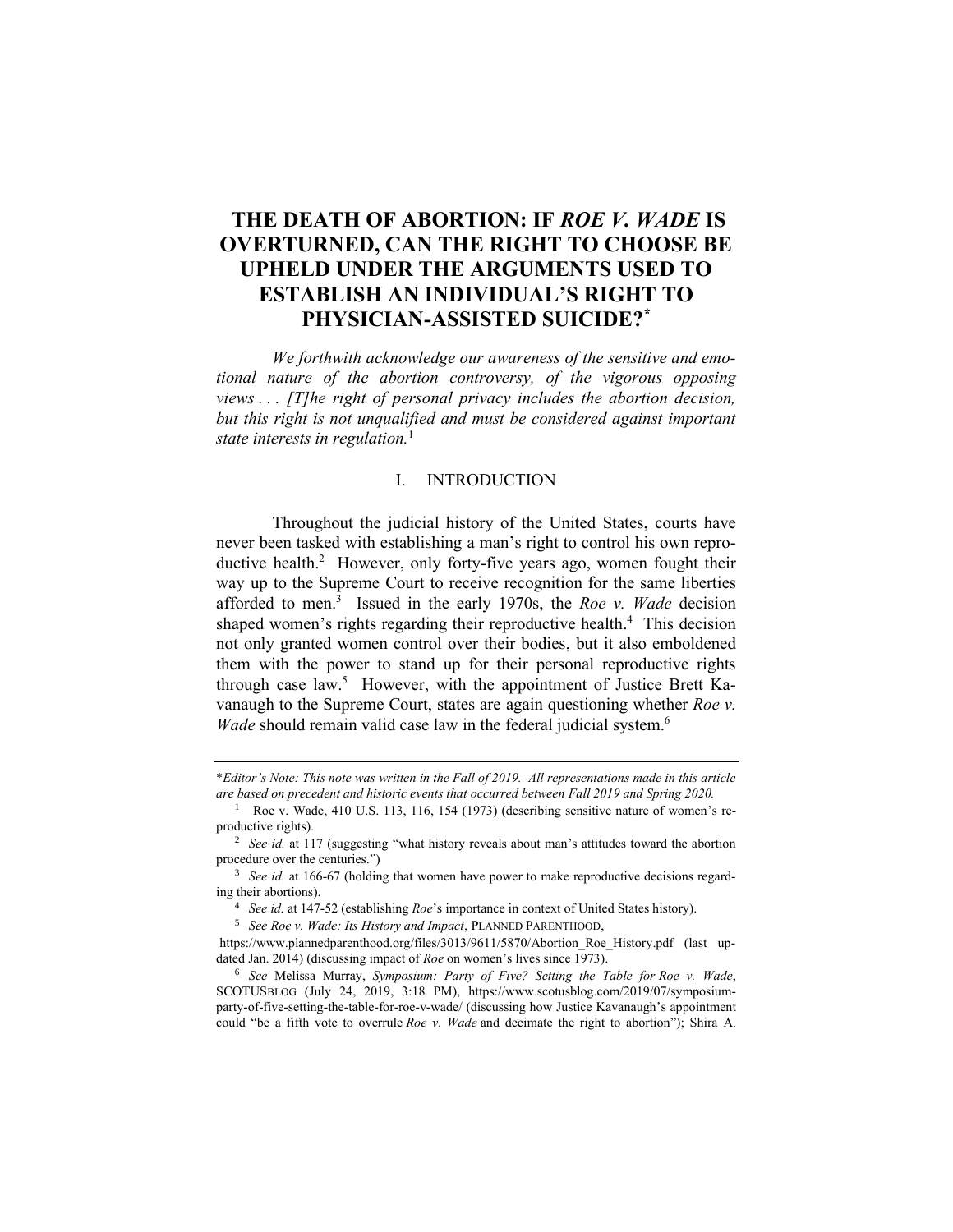Overturning *Roe v. Wade* not only will be catastrophic to a woman's right to control her body, but will also undo decades of wellestablished precedent.<sup>7</sup> Although abortions would not be considered unconstitutional per se, the Supreme Court could still determine that abortions should not receive special protection as a fundamental right. $8$  Consequently, states would be free to pass laws that restrict abortions at any and all stages of pregnancy.<sup>9</sup> States could potentially revert women's reproductive rights back to the restrictive period prior to *Roe v. Wade*. 10 However, if *Roe v. Wade* is overturned and the right to abortion is no longer constitutionally protected under the Fourteenth Amendment, states may pass laws that affirmatively give women the freedom to make decisions about their own reproductive health, as opposed to reverting to the oppressive world that existed before.<sup>11</sup>

Scheindlin, *If Roe v. Wade is Overturned, We Should Worry About the Rule of Law*, THE GUARDIAN (May 21, 2019 8:15 AM), https://www.theguardian.com/commentisfree/2019/may/21/trump-abortion-roe-v-wade-supremecourt-judges ("[R]eshaping the supreme court through . . . [the] appointments of Justices Neil Gorsuch and Brett Kavanaugh and . . . appoint[ing] more than 100 judges to the courts of appeals and the district courts, many of whom have been openly hostile to abortion rights in their academic writings, public speeches or judicial decisions. [Trump] now expects these judges to achieve the big prize – the overturning of Roe v Wade."); Sheryl Gay Stolberg, *Kavanaugh Is Sworn In After Close Confirmation Vote in Senate*, N.Y. TIMES (Oct. 6, 2018), https://www.nytimes.com/2018/10/06/us/politics/brett-kavanaugh-supreme-court.html (highlighting that SCOTUS now has conservative majority needed to overturn *Roe*).

<sup>7</sup> *See* Richard H. Fallon Jr., *If Roe Were Overruled: Abortion and the Constitution in a Post-Roe World*, 51 ST. LOUIS U. L.J. 611, 611-14 (2007) (describing potential implications of *Roe* being overturned). Fallon describes one of these implications as follows: "The overruling of Roe would revitalize pre-existing abortion prohibitions in a number of states. In addition, overruling Roe would create potential legal issues about whether women and doctors could be sanctioned under pre-1973 statutes for actions in which they engaged prior to Roe v. Wade's being overruled." *Id.* at 614.

<sup>&</sup>lt;sup>8</sup> *See id.* at 612-14 (stating that abortion is protected fundamental right that could be reversed).

<sup>&</sup>lt;sup>9</sup> *See id.* at 611-12 (describing how states could reduce women's rights).

<sup>10</sup> *See Roe v. Wade: Its History and Impact*, *supra* note 5 (discussing very restrictive regulations regarding pregnancy decisions prior to *Roe*). "Many of these [abortion] laws dated back to the mid-1800s, when state legislatures moved to ban abortion despite this nation's history since colonial times of allowing abortion prior to 'quickening.'" *Id.*

<sup>11</sup> *See* Eisenstadt v. Baird, 405 U.S. 438, 453 (1972) (finding rights of unmarried people are same as married people, therefore expanding right to contraceptives). Cases prior to *Roe* laid the groundwork for individual rights, specifically the right to choose. *See also* Griswold v. Connecticut, 381 U.S. 479, 484 (1965) (articulating right to marital privacy includes right to use contraceptives); Skinner v. Oklahoma, 316 U.S. 535, 542-43 (1942) (establishing fundamental right to procreate); Meyer v. Nebraska, 262 U.S. 390, 403 (1923) (concluding fundamental rights include rights of family in marriage and child rearing); Doe v. Doe, 314 N.E.2d 128, 132-33 (Mass. 1974) (holding it was woman's right to decide to get an abortion, rather than paternal father's). *Doe*, decided a year after *Roe v. Wade*, centered on an estranged husband and his pregnant wife. *Doe*, 314 N.E.2d at 129. The wife wanted to an abortion, yet her husband did not want her to terminate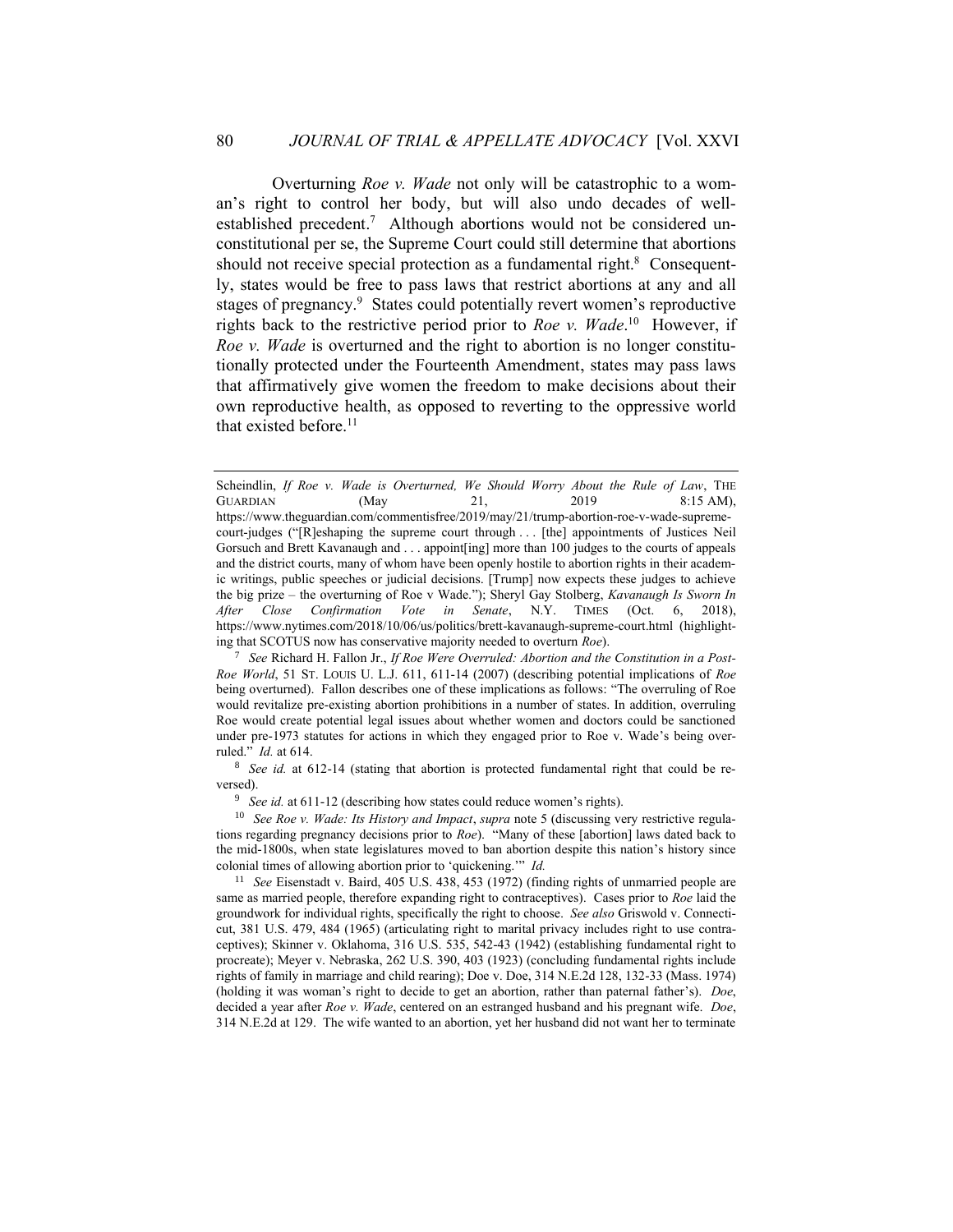Outside the scope of abortion rights, some states have passed laws that grant individuals the freedom and control over their bodies specifically in the context of physician-assisted suicide. 12 In *Roe v. Wade*, the Court addressed the strain that legalizing a woman's right to choose may put on some physicians—a concern that was at the forefront of the argument against physician-assisted suicide.<sup>13</sup> Both individual states and the United States Supreme Court have used the Fourth Amendment Due Process Clause and the right to privacy to argue that people possess an "individual right" to control decisions that affect "how their bodies and mind should be treated."<sup>14</sup> If *Roe v. Wade* is overturned, perhaps states can use a parallel argument to those made in support of the right to physician-assisted suicide—as both discuss control over one's own body.<sup>15</sup> This Note will address and determine whether states may also successfully utilize this argument to preserve the women's right to choose.<sup>16</sup>

<sup>13</sup> *See* Roe v. Wade, 410 U.S. 113, 116, 130-32 (1973) (describing physician's role in terminating life and adherence to Hippocratic Oath); *see also Glucksberg*, 521 U.S. at 730-32 (deliberating balance between physician's duty to prevent harm, state interest, and patient autonomy).

<sup>14</sup> *See Glucksberg*, 521 U.S. at 722-24, 766, 774 (questioning whether "right to die" exists and fleshing out idea of "self-sovereignty").

<sup>15</sup> *See id.* at 778 (Souter, J., concurring) (describing similarities between right to choose and right to physician-assisted suicide). "Constitutional recognition of the right to bodily integrity underlies the assumed right . . . ." *Id.*

<sup>16</sup> *See id*. (Souter, J., concurring) (comparing physician-assisted suicide and abortion rights). Souter states:

The analogies between the abortion cases and this one are several. Even though the State has a legitimate interest in discouraging abortion . . . the Court recognized a woman's right to a physician's counsel and care. Like the decision to commit suicide, the decision to abort potential life can be made irresponsibly and under the influence of others, and yet the Court has held in the abortion cases that physicians are fit assistants. Without physician assistance in abortion, the woman's right would have too often amounted to nothing more than a right to self-mutilation, and without a physician to assist in the suicide of the dying, the patient's right will often be confined to crude methods of causing death, most shocking and painful to the decedent's survivors.

*Id.* (citations omitted).

the pregnancy. *Doe*, 314 N.E.2d at 129. The court held that, because of both the fundamental right of privacy and the right to choose granted in *Roe v. Wade*, it was ultimately the mother's, and not the paternal father's, decision to get an abortion. *Doe*, 314 N.E.2d at 132-33.

<sup>12</sup> *See* Washington v. Glucksberg, 521 U.S. 702, 705-06 (1997) (introducing notion of right to physician-assisted suicide in federal case law). "The question presented in this case is whether Washington's prohibition against 'causing' or 'aiding' a suicide offends the Fourteenth Amendment to the United States Constitution. We hold that it does not." *Id.* at 705-06.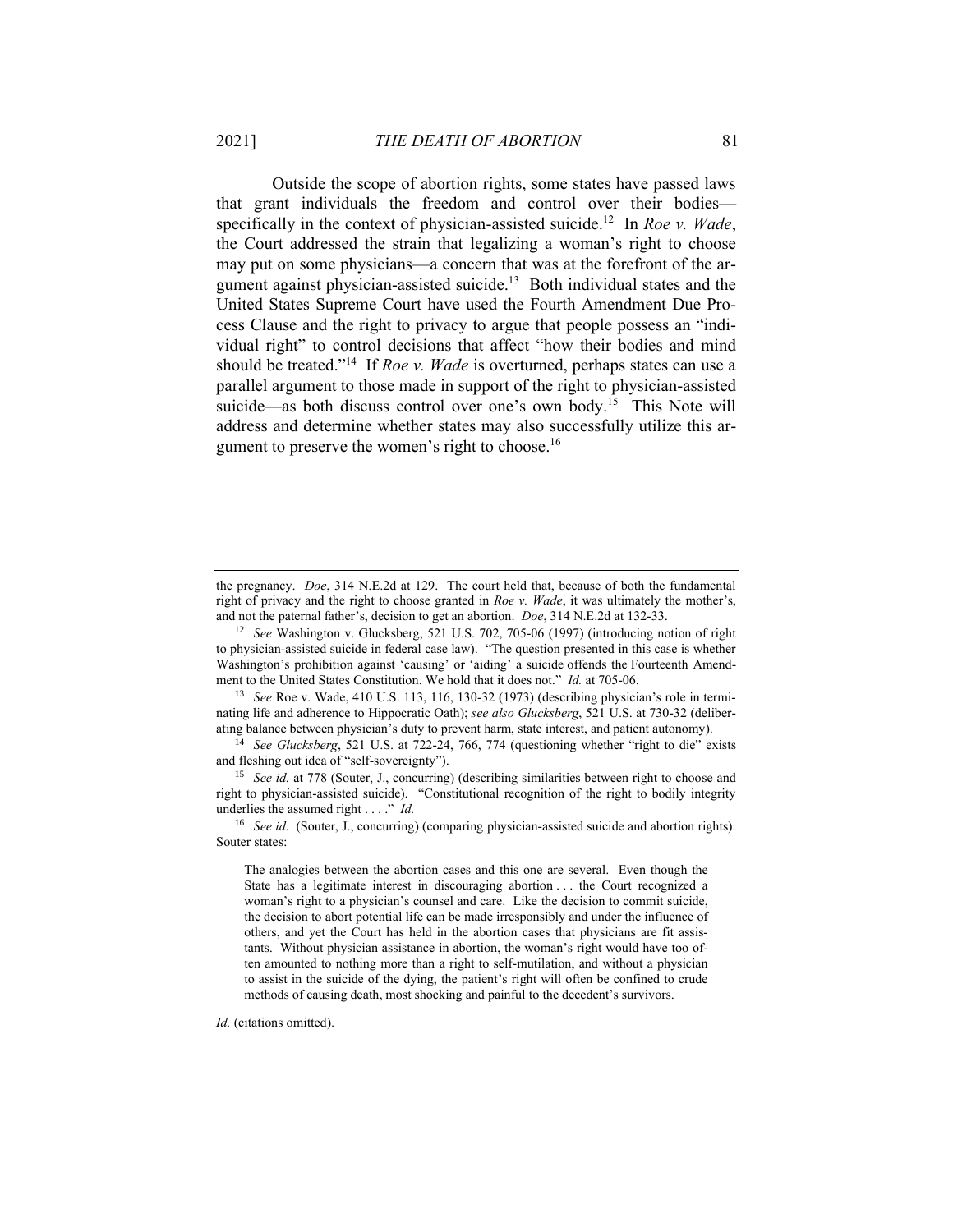#### II. FACTS

Recently, the Supreme Court granted certiorari to review a Louisiana law that restricts a woman's access to abortion—a decision expected to be issued by June 2020.<sup>17</sup> With the current conservative majority on the Supreme Court, an opportunity arises for the Court to find not only that the Louisiana law is constitutional, but also that the state's interests meet the standard of strict scrutiny-effectively overturning *Roe v. Wade*.<sup>18</sup> This potential decision would overturn thousands of subsequent cases that rely on *Roe*'s authority, and may also cement the current restrictive laws already enacted by many states.<sup>19</sup>

If the Supreme Court decides to uphold the Louisiana law, it will create a growing concern for the women's rights movement across the United States.<sup>20</sup> First, if these restrictions are placed on a woman's ability to have an abortion, it could potentially create traumatic experiences for rape victims, especially if their attacker was a close friend or family member.<sup>21</sup> Second, states will have the power to make abortions fully illegal, or alternatively, impose substantial barriers to women's access to abortions by requiring the paternal father's consent.<sup>22</sup> Finally, women may be subjected to possible criminal repercussions, as was the reality before *Roe v. Wade*. 23

<sup>17</sup> *See* June Med. Servs. L.L.C. v. Gee, 140 S. Ct. 35, 35 (2019) (granting certiorari to review 5th Circuit decision); June Med. Servs. L.L.C. v. Gee, 905 F.3d 787, 790-91 (5th Cir. 2018) (holding that Louisiana abortion restriction is constitutional); *June Medical Services LLC v. Russo*, SCOTUSBLOG, https://www.scotusblog.com/case-files/cases/june-medical-services-llc-v-gee-3/ (last visited Mar. 1, 2020) (stating Supreme Court will hear Louisiana abortion restriction law case on March 4, 2020); Debra Cassens Weiss, *Supreme Court to Review Louisiana Abortion Law Nearly Identical to Texas Law It Struck Down in 2016*, ABA JOURNAL (Oct. 4, 2019, 9:57 AM), http://www.abajournal.com/news/article/supreme-court-to-review-louisiana-abortion-lawnearly-identical-to-texas-law-it-struck-down-in-2016 (explaining law at issue, drawing parallels to similar 2016 Texas law Court abrogated).

<sup>18</sup> *See* Weiss, *supra* note 17 (addressing how Kavanaugh's appointment could impact decision on Louisiana abortion restriction and overturn *Roe*).

<sup>19</sup> *See* Fallon, *supra* note 7, at 612 (stating that although difficult, states could reinforce restrictive anti-abortion laws). "In a number of states, statutes enacted prior to the decision of Roe in 1973 remain on the books . . . [and] the old laws would sometimes, perhaps typically, become operative and enforceable unless repealed." *Id.*

<sup>20</sup> See *id.* at 611-14 (stating some potential implications if *Roe* is overturned).

<sup>21</sup> *See* Doe v. Doe, 314 N.E.2d 128, 132 (Mass. 1974) (outlining some restrictions that would be grossly unfair following the decision in *Roe*). In the case of incestuous rape, for example, requiring a woman who wants to get an abortion to get the consent of the paternal father, who is a close family member, would force her to either have the baby or attempt to confront her abusive family member. *Id.* Regardless, such circumstances would effectively and completely take the right to abort away from her. *Id.*

<sup>22</sup> *See generally* Planned Parenthood v. Danforth, 428 U.S. 52, 83-84 **(**1976) (holding that requiring spousal consent for abortion is unconstitutional following *Roe*). If *Roe* is overturned, the authority that *Planned Parenthood* relied on would no longer be valid. *See id.* at 62-63.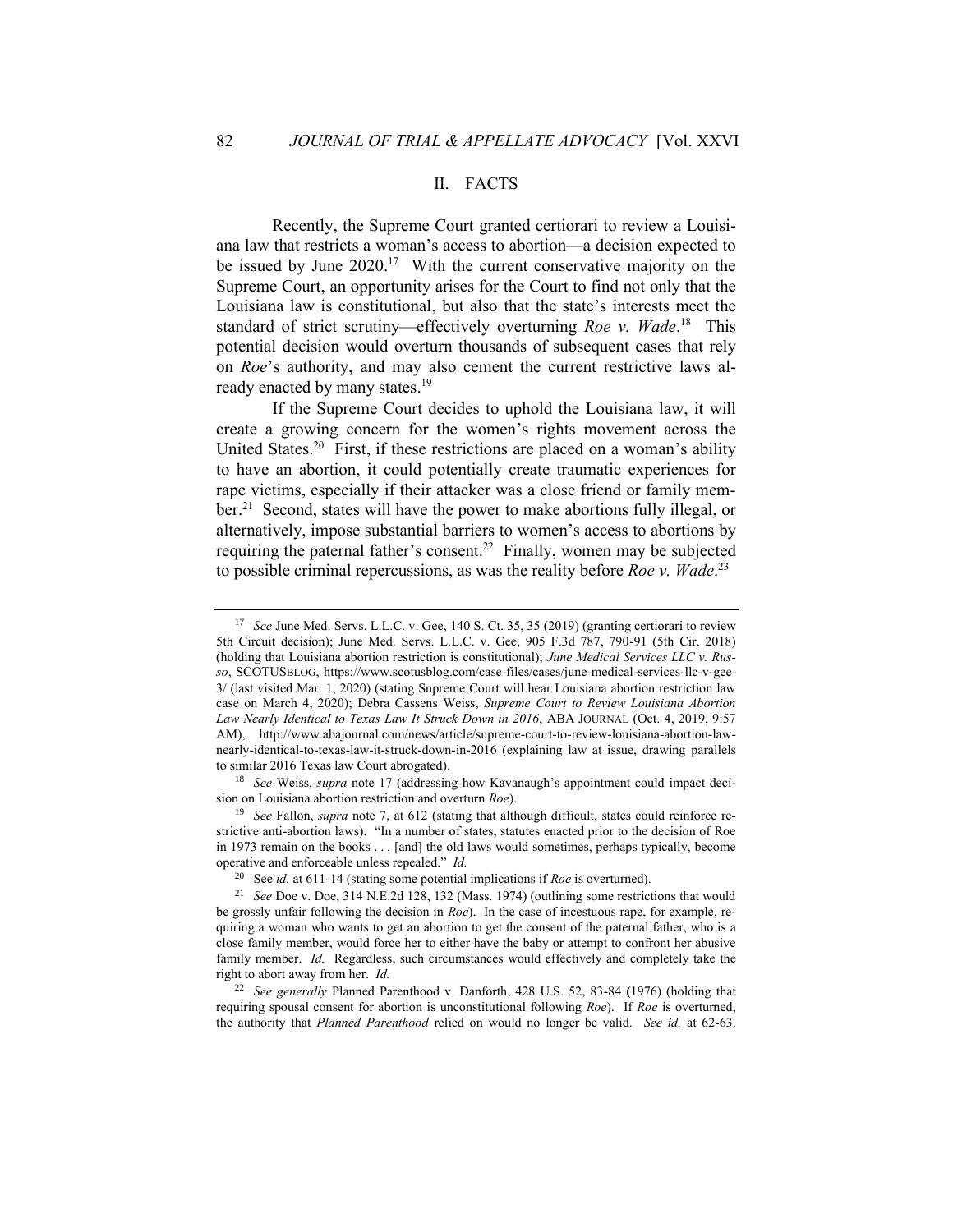Since 2019, many states have enacted laws restricting a woman's right to choose.<sup>24</sup> All of the following states have passed laws that banned abortion in some form, but many have since been overturned by a federal court judge: Alabama, Louisiana, Kentucky, Utah, Ohio, Missouri, Mississippi, Iowa, Arkansas, Georgia, North Dakota and Pennsylvania.<sup>25</sup> Enacting these laws revitalized the conversation whether *Roe v. Wade* could be, or should be, overturned.<sup>26</sup> Many of the states that passed these restrictive laws asserted that there was a compelling state interest to protect the fetus

<sup>25</sup> *See supra* note 24 and accompanying text.

<sup>26</sup> *See* Stempel, *supra* note 24 (noting Ohio federal judge overturned abortion law but conservative Supreme Court majority likely overturn *Roe*).

Therefore, states could constitutionally create laws requiring spousal consent for a woman to get an abortion. *See id.*

<sup>23</sup> *See* Roe v. Wade, 410 U.S. 113, 117-19 (1973) (examining Texas statute that criminalized punishment for abortions). The Texas statute that *Roe v. Wade* deemed unconstitutional criminalized abortion without the consent of the paternal father. *Id.* at 117-19.

<sup>24</sup> See *Abortion Restrictions*, LIFT LOUISIANA, https://liftlouisiana.org/issues/abortionrestrictions (last visited Mar. 1, 2020) (stating that Louisiana passed laws restricting abortion access); *Index Utah Code*, UTAH STATE LEGIS., https://le.utah.gov/xcode/Title76/Chapter7/76-7- P3.html (last visited Mar. 1, 2020) (stating Utah law that restricts abortion); *Kentucky Abortion Law*, FINDLAW, https://statelaws.findlaw.com/kentucky-law/kentucky-abortion-laws.html (last visited Mar. 1, 2020) (listing Kentucky laws that have restricted abortions); Timothy Williams & Alan Blinder, *Lawmakers Vote to Effectively Ban Abortion in Alabama*, N.Y. TIMES (May 14, 2019), https://www.nytimes.com/2019/05/14/us/abortion-law-alabama.html (explaining Alabama's Human Life Protection Act and its near total ban on abortion); *see also* Abortion Control Act, N.D CENT. CODE ANN. § 14-02.1 (2019), https://www.legis.nd.gov/cencode/t14c02- 1.pdf (describing North Dakota law that restricts abortion); Chris Boyette & Susannah Cullinane, *Iowa Governor Says State Will Not Appeal Ruling Striking Down 'Fetal Heartbeat' Abortion Law*, CNN, https://www.cnn.com/2019/02/19/us/iowa-fetal-heartbeat-abortion/index.html (last updated Feb. 19, 2019, 4:23 PM) (discussing Iowa governor will not appeal federal court's decision that struck "Fetal Heartbeat law" unconstitutional); Niraj Chokshi & Derrick Bryson Taylor, *Federal Judge Blocks Arkansas Anti-Abortion Laws for Now*, N.Y. TIMES (July 24, 2019), https://www.nytimes.com/2019/07/24/us/abortion-arkansas-laws.html (asserting Arkansas federal court judge blocked anti-abortion law that banned abortions after eighteen weeks); Mitch Smith, *Missouri's Eight-Week Abortion Ban Is Blocked by Federal Judge*, N.Y. TIMES (Aug. 27, 2019), https://www.nytimes.com/2019/08/27/us/missouri-abortion-law.html (stating that Missouri federal judge overturned law that banned abortion after eight weeks as unconstitutional); Jonathan Stempel, *U.S. Judge Blocks Ohio 'Heartbeat' Law to End Most Abortions*, REUTERS (July 3, 2019, 3:27 PM), https://www.reuters.com/article/us-usa-abortion-ohio/u-s-judge-blocks-ohioheartbeat-law-to-end-most-abortions-idUSKCN1TY2PK?feedType=RSS& (describing how Ohio federal judge overturned restrictive abortion law, declaring it unconstitutional); Mark Joseph Stern, *Federal Court Says North Dakota Can't Force Doctors to Promote the "Abortion Reversal" Myth*, SLATE (Sept. 10, 2019, 2:54 PM), https://slate.com/news-and-politics/2019/09/northdakota-judge-blocks-abortion-reversal-law.html (concluding that federal judge said doctors cannot lie about ability to reverse prescription abortion). The ability to reverse prescription abortion is also known as reverse abortion. *See* Stern, *supra* note 24; Mihir Zaveri, *U.S. Judge Temporarily Blocks Georgia Abortion Law*, N.Y. TIMES (Oct. 1, 2019), https://www.nytimes.com/2019/10/01/us/Georgia-abortion-law.html (explaining Georgia judge ruled anti-abortion law banning abortion after heartbeat detected unconstitutional, to twenty-four weeks).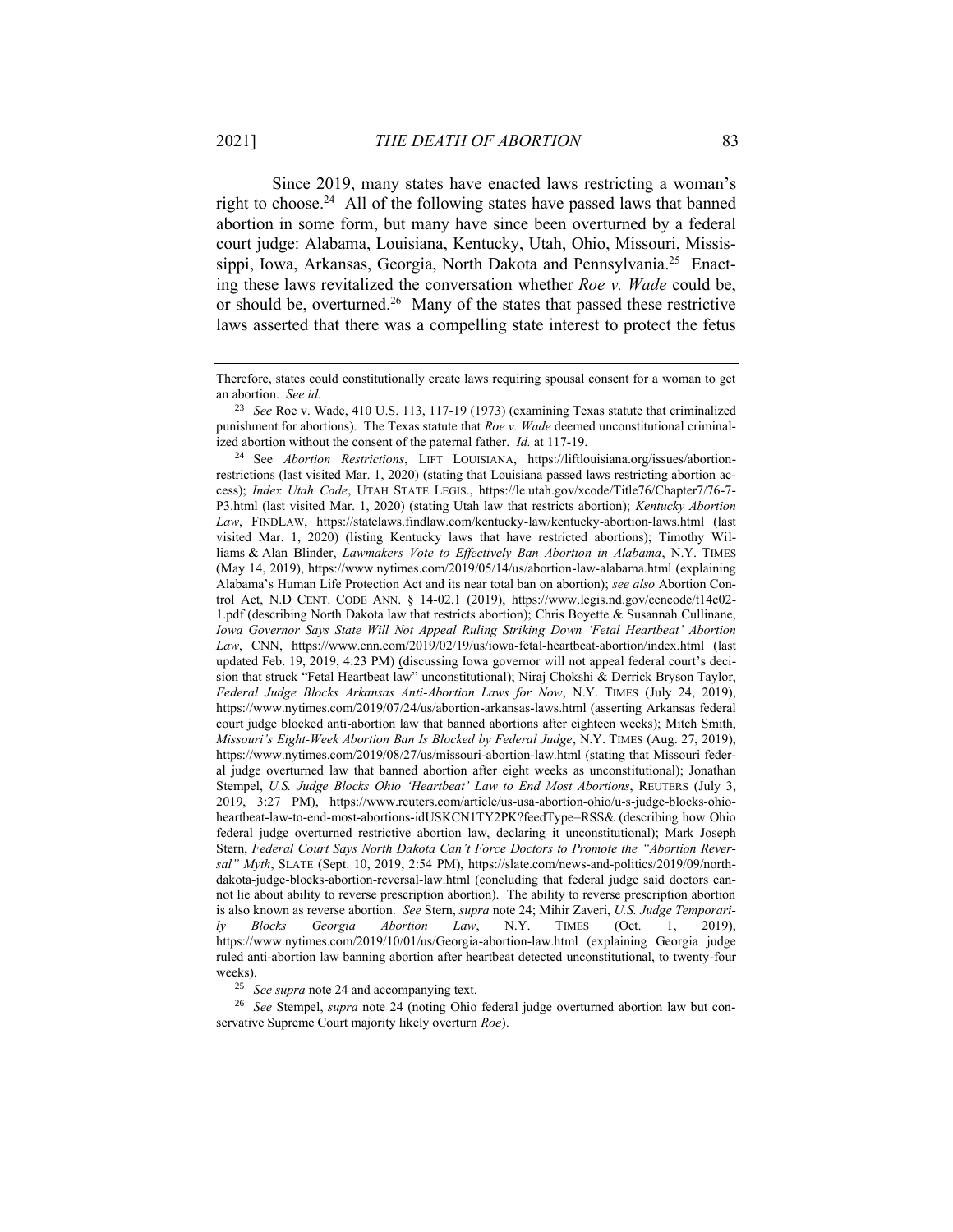after a fetal heartbeat is detected—which can occur as early as six weeks into pregnancy.<sup>27</sup> These laws make it extremely difficult for women to get abortions and severely restrict their access to medical contraceptive options. 28 Since eleven states adopted these restrictive bills—commonly referred to as "heartbeat bills"—women in over one-fifth of the states in the United States are extremely limited in how they may exercise their fundamental right to choose an abortion..<sup>29</sup>

If a state has the authority to restrict a woman's right to choose, a state also has the power to affirmatively protect that right.<sup>30</sup> In New York, for example, the state legislature preemptively passed the Reproductive Health Act to protect a woman's right to assert control over her reproductive health at the state level.<sup>31</sup> Lawmakers suggested passing the Reproductive Health Act to address the gap in New York law, which did not ensure

Between January 1, 2019, and November 15, 2019, eighteen states have enacted fortysix laws that prohibit or restrict abortion. Nine states enacted unconstitutional previability bans in 2019, including Alabama's total ban; the six-week bans enacted in Georgia, Kentucky, Louisiana, Mississippi, and Ohio; Missouri's eight-week ban; and the eighteen-week bans enacted in Arkansas and Utah. On the other hand, states such as Illinois, Maine, Nevada, New York, Rhode Island, and Vermont have enacted laws that create a state right to abortion.

*What if Roe Fell?*, *supra* note 29. This post suggests that in twenty-six states the right to abortion would not only be legally revoked, but criminalized once again if *Roe* fell. *What if Roe Fell?*, *supra* note 29. These states are considered "hostile" because they already passed legislation that would severely limit the right to an abortion, whether or not the law is currently enforceable. *What if Roe Fell?*, *supra* note 29.

<sup>27</sup> *See* Reis Thebault, *GOP Governor Signs Law That Bans Abortion Before Some Women Even Know They're Pregnant*, WASH. POST (Mar. 22, 2019, 9:55 AM), https://www.washingtonpost.com/health/2019/03/22/mississippi-fetal-heartbeat-law-bansabortions-after-weeks/ (defining fetal heartbeat for purposes of abortion). "The bill . . . bans abortions after a doctor can detect a fetal heartbeat during an ultrasound, unless the mother's health is at extreme risk. Heartbeats can be found just six weeks into pregnancy — before some women even know they are pregnant." *Id.* 

<sup>28</sup> *See id.* (describing difficulties restrictive bans on abortion would create for women).

<sup>29</sup> *See id.* (listing states that passed fetal heartbeat bills within last year); *What if Roe Fell?*, CTR. FOR REPROD. RTS., https://reproductiverights.org/what-if-roe-fell (last visited Apr. 11, 2020) (mapping states that would uphold women's right to choose if *Roe* was overturned) (defining fetal heartbeat bills and listing states that passed these laws).

<sup>30</sup> *See* N.Y. PUB. HEALTH LAW § 2599-aa (Consol. 2019) (protecting women's right to choose abortion by passing Reproductive Health Act in New York).

<sup>31</sup> *See id.* (defining New York's Reproductive Health Act); *see also* Katharine Bodde, *Legislative Memo: Reproductive Health Act*, N.Y. C.L. UNION, https://www.nyclu.org/en/legislation/legislative-memo-reproductive-health-act (last updated Jan. 23, 2019) (summarizing Reproductive Health Act and reasoning behind it); *Governor Cuomo Signs Legislation Protecting Women's Reproductive Rights*, N.Y. ST. GOVERNOR ANDREW M. CUOMO (Jan. 22, 2019), https://www.governor.ny.gov/news/governor-cuomo-signs-legislationprotecting-womens-reproductive-rights (promoting Governor Cuomo's support and signing of Reproductive Health Act which codified *Roe*).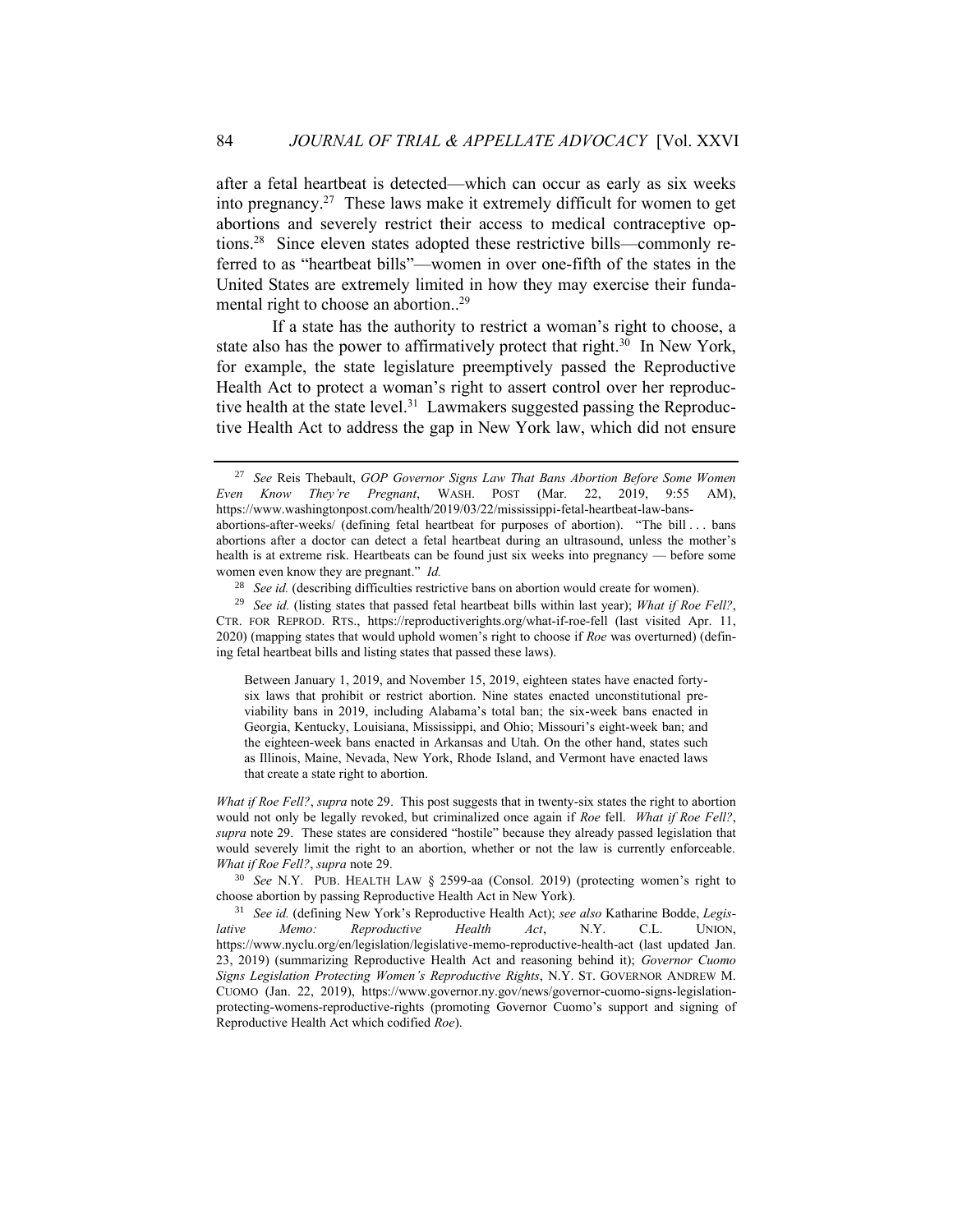that health care providers would give the best health advice they could potentially because there was still a risk they could be criminally prosecuted for giving abortion advice.<sup>32</sup>

#### III. HISTORY

#### *A. History of Right to Abortion*

Throughout history—as early as ancient Rome—various cultures utilized different abortion methods to prevent unwanted pregnancies.<sup>33</sup> It was not until the early nineteenth century, however, that morality and legality issues arose regarding abortion and states began to pass some form of restrictive abortion law.<sup>34</sup> Every state enacted laws that criminalized abortion and focused heavily on shutting down the facilities that performed such procedures.<sup>35</sup> As a result of the criminalization of abortion, a woman

Bodde, *supra* note 31; *see also* N.Y. PENAL LAW §125.05 (granting right to abortion up until twenty-four weeks of pregnancy).

<sup>33</sup> *See* Roe v. Wade, 410 U.S. 113, 130-32 (1973) (establishing origin of abortion rituals throughout history). In *Roe*, many sources are cited to establish the credibility and history of abortion, including articles from medical journals like, "*A History of Medicine*" by Arturo Castiglioni, and "*The Hippocratic Oath*" by Ludwig Edelstein. *See id.* at 130-32. *Roe* also cites articles and sources that reference the legal history of abortion, including "*Medical Abortion Practices in the United States, in Abortion and the Law*" by Kenneth R. Niswander, "*Justifiable Abortion-Medical and Legal Foundations, (pt. 2)*" by Eugene Quay, and "*The Sanctity of Life and the Criminal Law*" by Glanville L. Williams. *Id.* Finally, *Roe* cites philosophical articles that focus on the abortion morality argument that has plagued medical professionals, conservatives and lawmakers throughout history: "*The Genealogy of Gynaecology*" by James V. Ricci, "*Abortion*" by Lawerence Lader, and "*An Almost Absolute Value in History, in The Morality of Abortion*" by John T. Noonan, Jr. *Id.*

<sup>34</sup> *See id.* at 129, 132-36, 143 ("Those laws, generally proscribing abortion or its attempt at any time during pregnancy except when necessary to preserve the pregnant woman's life, are not of ancient or even of common-law origin. Instead, they derive from statutory changes effected, for the most part, in the latter half of the 19th century."); GEORGE F. COLE & STANISLAW J. FRANKOWSKI, ABORTION AND PROTECTION OF THE HUMAN FETUS: LEGAL PROBLEMS IN A CROSS-CULTURAL PERSPECTIVE 20 (Kluwer Academic Publishers, 1987) ("By 1900 every state in the Union had an anti-abortion prohibition.")

<sup>35</sup> *See* Lynn M. Paltrow, *Roe v Wade and the New Jane Crow: Reproductive Rights in the Age of Mass Incarceration*, 103 AM. J. OF PUB. HEALTH 17, 17-21 (2013) (describing legal consequences of getting abortion through historical lens).

<sup>32</sup> *See* Bodde, *supra* note 31 (describing need to codify *Roe* in state law to protect women's rights and physicians); Bodde articulates that:

Although rare . . . a fear of criminal prosecution offer deters health care providers in New York from offering medically necessary abortion care . . . [w]hen a doctor in New York is reluctant, or unwilling, to provide abortion care in these circumstances, a woman may be forced to travel to another state to get the care she needs – and if she can't afford to travel, she must forego care altogether.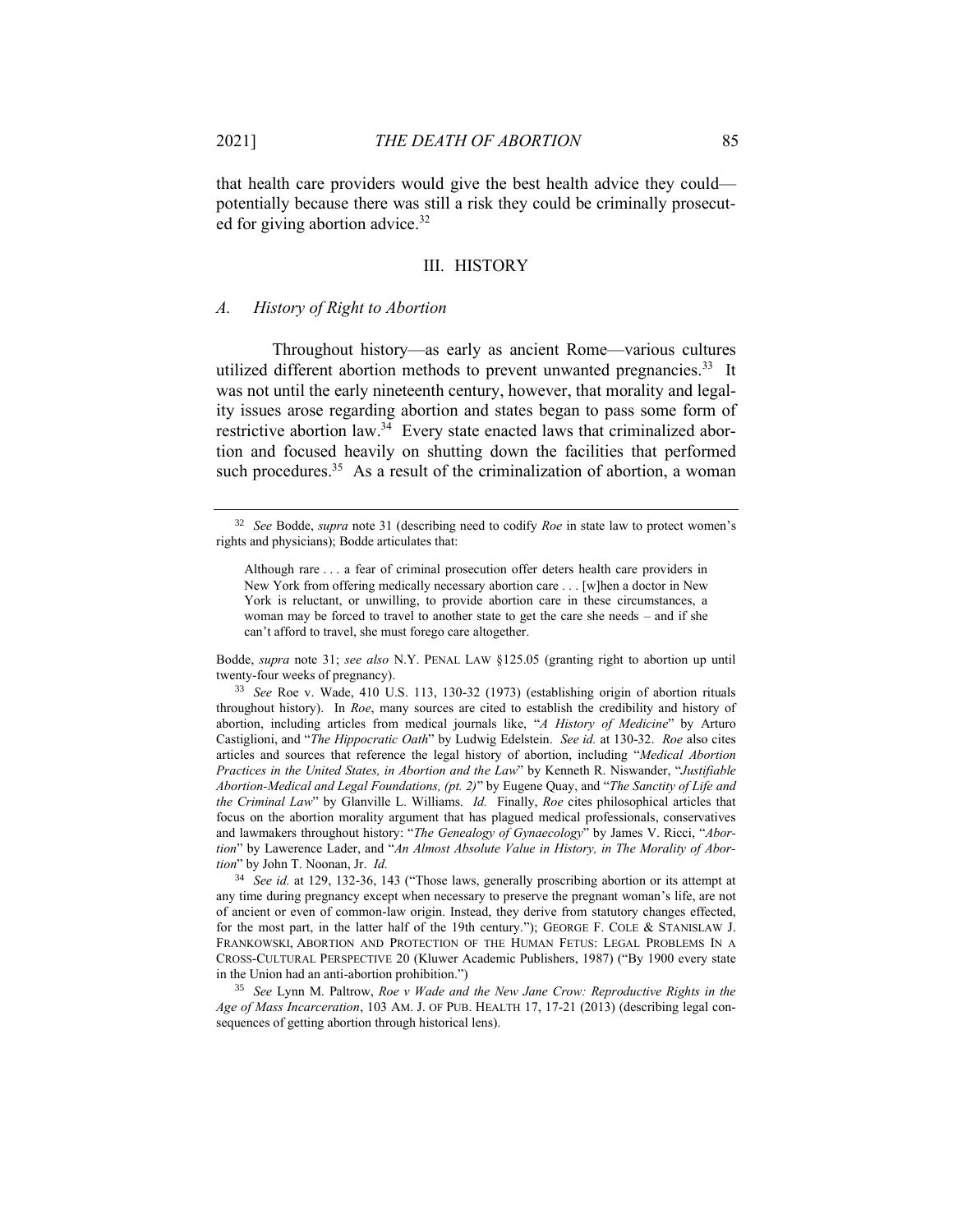was held criminally responsible for manslaughter after receiving an abortion in 1971—two years before *Roe v. Wade*. 36 However, as women's rights to reproductive freedom diminished throughout the nineteenth and twentieth centuries, other fundamental rights granted under the Fourteenth Amendment expanded. 37

The origin of an individual's right to choose can be found in the Supreme Court's Fourteenth Amendment jurisprudence, where the Court set apart the right to abortion as a fundamental right that warranted protection. 38 The Court in *Roe* held that some liberties are so important that they are deemed "fundamental rights", and the government cannot infringe upon them unless a strict scrutiny analysis is met; that is, the government's action must be necessary to achieve a compelling purpose and there is no less restrictive alternative that could accomplish those same goals.<sup>39</sup> Over the past sixty years, the Supreme Court analyzed the nuances of the fundamental right to choose by assessing whether this right originated from the Equal

<sup>37</sup> *See Roe v. Wade: Its History and Impact*, *supra* note 5, at 1-3 (describing development of women's rights prior to abortion).

<sup>38</sup> See *Roe*, 410 U.S. at 122-23, 152-53 (establishing right to choose as fundamental right). The Court articulated:

This right of privacy, whether it be founded in the Fourteenth Amendment's concept of personal liberty and restrictions upon state action, as we feel it is, or, as the District Court determined, in the Ninth Amendment's reservation of rights to the people, is broad enough to encompass a woman's decision whether or not to terminate her pregnancy.

*Id.* at 153. Also, the Court stated that the "[f]undamental right of single women and married persons to choose where to have children is protected by the Ninth Amendment, through the Fourteenth Amendment." *Id.* at 122.

<sup>36</sup> *See* Paltrow, *supra* note 35, at 17 ("In 1971, before *Roe v Wade* [*sic*] was decided, Shirley Wheeler was arrested and prosecuted for the crime of manslaughter after hospital staff in Florida discovered her illegal abortion and reported her to the police. After . . . trial she was convicted of manslaughter . . . [with] possible penalty of 20 years' imprisonment."); Jon Nordheimer, *She's Fighting Conviction For Aborting Her Child*, N.Y. TIMES (Dec. 4, 1971), https://www.nytimes.com/1971/12/04/archives/shes-fighting-conviction-for-aborting-her-

child.html (describing story of Shirley Wheeler, who was convicted of manslaughter after aborting child). Wheeler provided a heartbreaking statement regarding her conviction: "I'm a convicted felon now because I chose not to bring another child into this world that I couldn't afford to take care of . . . I was afraid of having an abortion, but I was even more afraid of having another baby." Nordheimer, *supra* note 36.

<sup>39</sup> *See id.* at 155 ("Where certain 'fundamental rights' are involved, the Court has held that regulation limiting these rights may be justified only by a 'compelling state interest.'") The Supreme Court determined that there are several questions one should ask to determine if a right is fundamental and whether it has been violated: (1) is there a fundamental right, constitutionally speaking (either codified or incorporated); (2) has the right been infringed or violated; (3) is there a compelling government interest to sufficiently justify for the infringement?; (4) are the means undertaken sufficiently related to interest?; (5) finally, are these the least restrictive means to protect or further the government's interest? *Id.* at 153-56.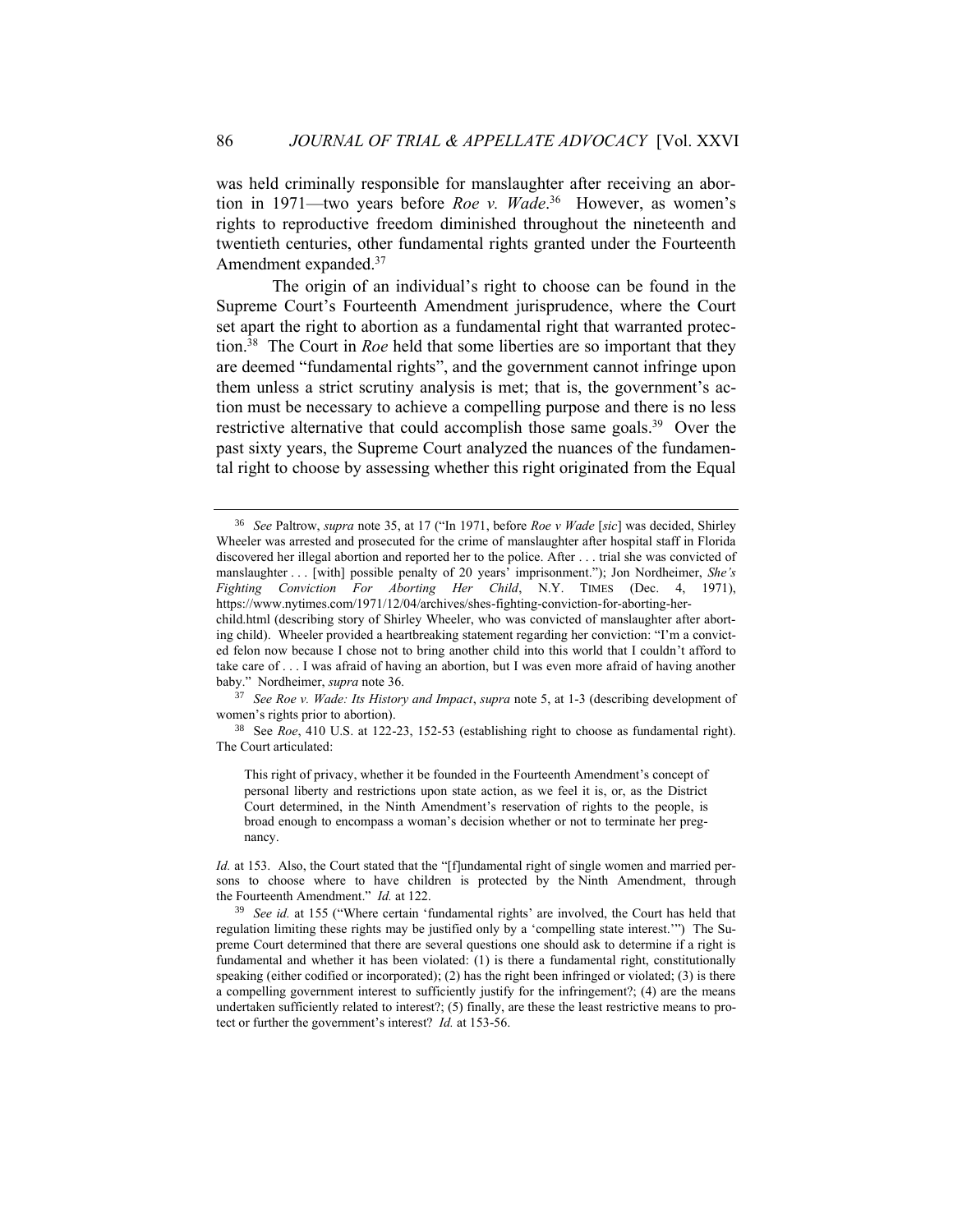Protection Clause or the Due Process Clause under the Fourteenth Amendment.<sup>40</sup> In *Meyer v. Nebraska*, the Court held that the unenumerated fundamental rights provided under the Fourteenth Amendment included the liberty interests of a family, such as marriage and child rearing.<sup>41</sup> Subsequently, the Supreme Court further expanded upon the protections afforded under the Fourteenth Amendment, specifically regarding child rearing.<sup>42</sup> The Supreme Court subsequently held in *Skinner v. Oklahoma* that it was unconstitutional to force an individual twice convicted of a felony to be sterilized because "marriage and procreation are fundamental to the very existence and survival of the race.<sup> $343$ </sup> By the mid-nineteenth century, it became evident that the Court recognized the right to procreate under the Constitution.<sup>44</sup>

The Court first analyzed the use of the strict scrutiny standard for contraceptive rights in *Griswold v. Connecticut*. 45 In *Griswold*, the Court held that, because individuals possess a constitutional right to marital privacy granted to them under the "penumbra of the Bill of Rights[,]" state statutes cannot prohibit marital couples from obtaining contraceptives.<sup>46</sup> In *Eisenstadt v. Baird*, the Court furthered this point and stated that "[i]f the right to privacy means anything, it is the right of the individual, married or

<sup>43</sup> *See Skinner*, 316 U.S. at 538, 541 (outlining Court's reasoning behind holding for establishing fundamental right).

<sup>44</sup> *See id.* at 538 (demonstrating Court's interest in protecting procreation rights).

<sup>40</sup> *See id.* at 156-59 (explaining fundamental right hinged on concepts of personhood as understood in Constitution).

<sup>41</sup> *See* Meyer v. Nebraska, 262 U.S. 390, 398-99, 401 (1923) (stating that parents have right to raise their children as they see fit).

<sup>42</sup> *See* Skinner v. Oklahoma, 316 U.S. 535, 541(1965) (determining right to procreate is fundamental and government-imposed involuntary sterilization must meet strict scrutiny). The Supreme Court in *Skinner v. Oklahoma* overruled the holding of *Buck v. Bell* and recognized that there was a fundamental right to procreate under the Equal Protection Clause of the Fourteenth Amendment. at 538. Given the permanent and irreversible nature of sterilization, the Supreme Court reasoned that the government should protect, and not restrict, this fundamental right. *Id.* at 538. *But see* Buck v. Bell, 274 U.S. 200, 207-08 (1927) (holding "those who are manifestly unfit" not allowed to reproduce as it "is better for all the world").

<sup>45</sup> *See* Griswold v. Connecticut, 381 U.S. 479, 486 (1965) ("We deal with a right of privacy older than the Bill of Rights . . . Marriage is a coming together for better or for worse, hopefully enduring, and intimate to the degree of being sacred. It is an association that promotes a way of life, no causes; a harmony in living, not political faiths; a bilateral loyalty, not commercial or social projects.") The sanctity and privacy between married couples and their right to choose to have a baby initiated the conversation regarding the fundamental right to control one's reproductive rights. *See id.* at 486.

<sup>46</sup> *See id.* at 484-85, 99 (holding that physicians can prescribe marital couples contraceptives to prevent pregnancy). In this case, the Supreme Court relied on the unenumerated marital right to privacy, which originated from the First Amendment. *Id.* Since *Griswold*, courts have used an interpretive approach which postulates that an individual has the right to make his or her own decisions, free from influence or control by the government. *Id.*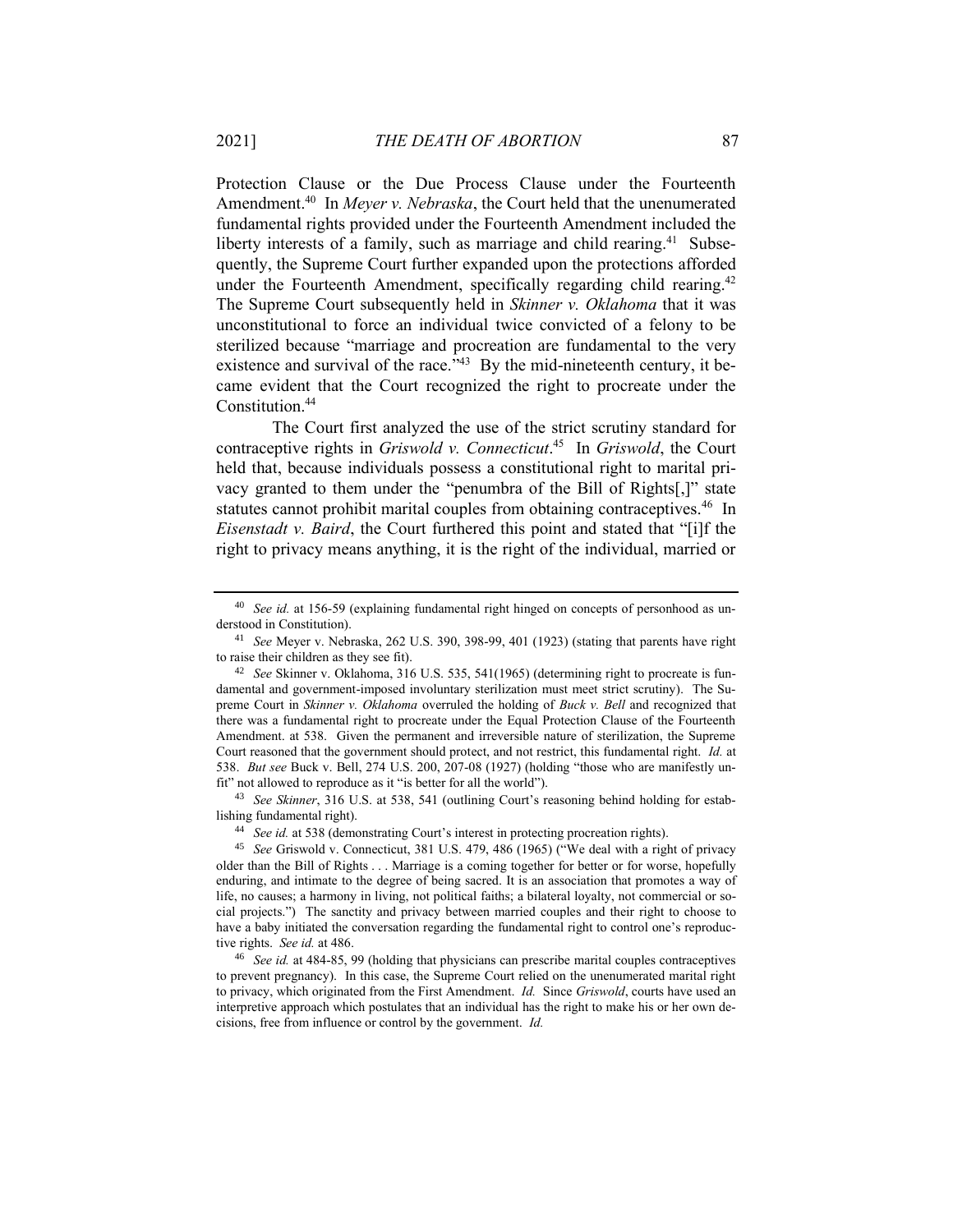single, to be free from unwarranted governmental intrusion into matters so fundamentally affecting a person as the decision whether to bear or beget a child." 47 The Court consequently adopted reproductive autonomy for all individuals, regardless of their marital status, and established a fundamental right protected under the Equal Protection Clause of the Fourteenth Amendment.<sup>48</sup> Despite the Court's commitment to protecting a woman's right to prevent unwanted pregnancy and society's advancements in science and medicine, the Court still had not addressed whether an abortion was considered a constitutionally protected fundamental right at the time. 49

*Roe v. Wade* is the first, and perhaps most influential, case in the history of women's reproductive right to choose.<sup>50</sup> The Court evaluated this issue of first impression after a pregnant woman challenged a Texas state criminal abortion statute that only permitted abortions when the continuation of the pregnancy would place the mother's life in jeopardy.<sup>51</sup> Undergoing a strict scrutiny analysis, the government argued there were two state interests met by prohibiting abortions: (1) a health interest to protect the mother's safety after the first trimester ends, and (2) an interest to protect the viability of the unborn fetus.<sup>52</sup> After determining that a woman's decision to terminate constitutes a fundamental right to privacy protected under the Fourteenth and Ninth Amendments, the Court declared that any criminal abortion statute that permitted the termination of a pregnancy only when the mother's life is in danger, was unconstitutional.<sup>53</sup> Roe

<sup>47</sup> *See* Eisenstadt v. Baird, 405 U.S. 438, 453 (1972) (granting unmarried individuals right to possess contraceptives under same rationale as married individuals). The Supreme Court dismissed the government's assertion that it was protecting a legitimate interest in preventing premarital sex. *Id.* Instead, the Court articulated that individuals, married or otherwise, should be subjected to the same strict standard. *Id.*

<sup>48</sup> *See id.* at 453 (stating reproductive autonomy is fundamental right). "If the right of privacy means anything, it is the right of the individual, married or single, to be free from unwarranted governmental intrusion into matters so fundamentally affecting a person as the decision whether to bear or beget a child." *Id.*

<sup>49</sup> *See id.* (recognizing individual right to choose); Carey v. Population Servs. Int'l, 431 U.S. 678, 685-86 (1977) (announcing right to prevent procreation denotes right to use contraception). "[I]n a field that by definition concerns the most intimate of human activities and relationships, decisions whether to accomplish or to prevent conception are among the most private and sensitive." *Carey*, 431 U.S. at 686.

<sup>50</sup> *See* Roe v. Wade, 410 U.S. 113, 152-54 (1973) (granting women right to choose and declaring right to abortion pre-viability fundamental right). *See generally* ERWIN CHEMERINSKY, CONSTITUTIONAL LAW 887 (Rachel E. Barkow, et al. eds., 5th ed. 2017) (establishing background and emphasizing *Roe*'s importance).

<sup>51</sup> *See Roe*, 410 U.S. at 117-22 (summarizing facts of case).

<sup>52</sup> *See id.* at 155 (articulating government's interests tested using strict scrutiny analysis under compelling interest test).

<sup>53</sup> *See id.* at 152-54 (establishing women's right to choose if she wishes to terminate pregnancy).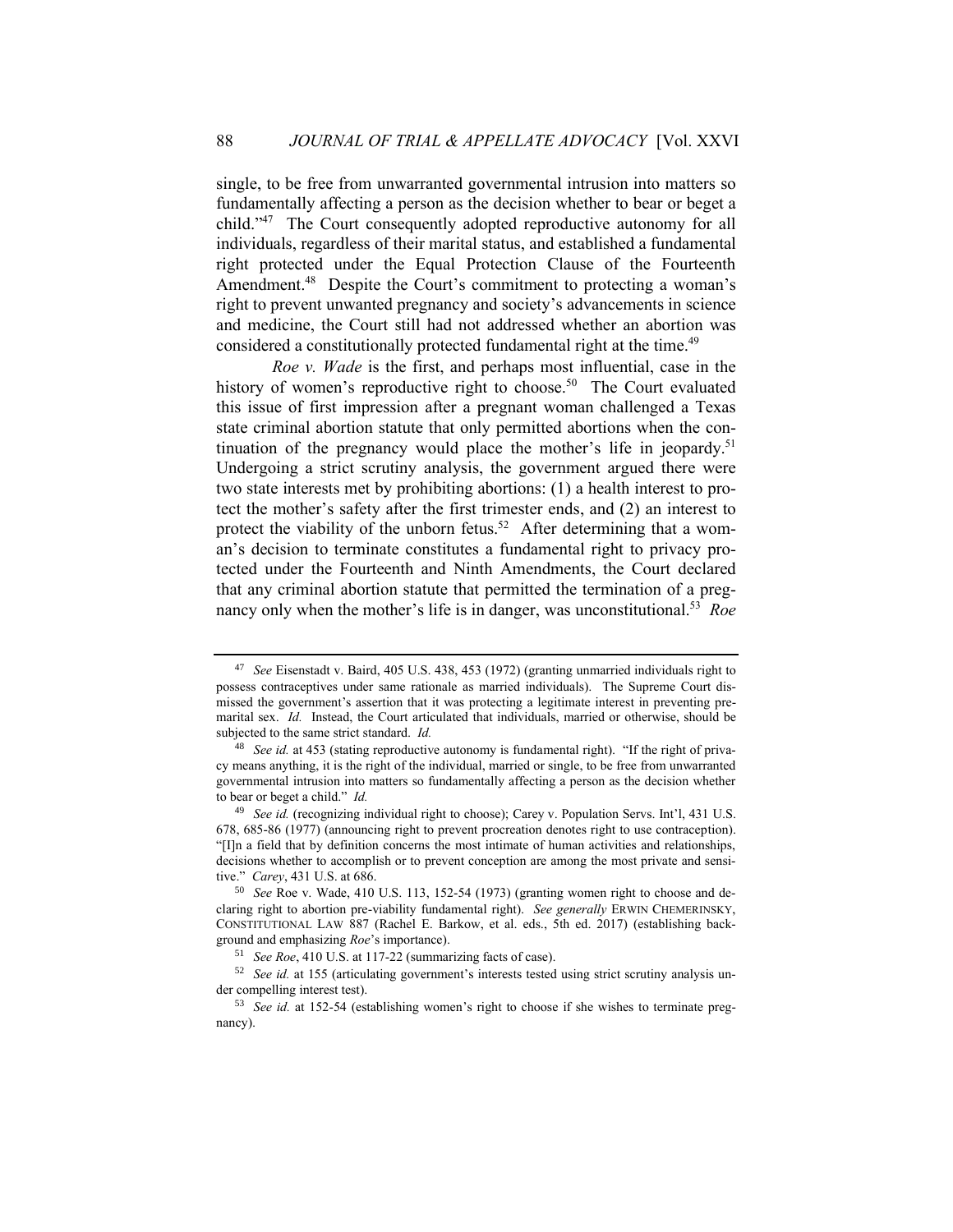*v. Wade* opened the door for women's fundamental right to choose—a right the Court has since evaluated and expanded upon over the last forty-five years. 54

The Supreme Court attempted to balance the rights protected under *Roe v. Wade* with the states' interests.<sup>55</sup> In 1973, only one year after *Roe v. Wade*, the Court was tasked with determining whether laws that restrict access to abortion were constitutional in *Doe v. Bolton*. 56 This issue was distinct from *Roe v. Wade* because the *Roe* Court only evaluated the constitutionality of criminal statutes that punished those seeking abortions. 57 In 1976, the Court analyzed another nuance of the reproductive right to choose in *Planned Parenthood of Central Missouri v. Danforth*. 58 In this case, the Court declared a Missouri state statute that required individuals to obtain parental or spousal consent for abortions unconstitutional. 59 Pro-life activist groups continuously brought abortion-restriction cases to the Supreme Court for the next fifteen years, until the seminal case of *Planned* 

[T]he Constitution does not explicitly mention any right to privacy, [and] the right of privacy, whether it be founded in the Fourteenth Amendment's concept of personal liberty and restrictions upon state action . . . as we feel it is, or, as the District Court determined, in the Ninth Amendment's reservation of rights to the people, is broad enough to encompass a woman's decision whether or not to terminate her pregnancy.

*Id.* at 153-54. The Supreme Court, however, held that this fundamental right was not absolute and subjected to limits, largely because there was a valid state interest in protecting the life of the fetus and mother. *Id.* For example, a state must assert a compelling interest in protecting a potential life and that an abortion conducted after the first trimester would increase the danger for the mother's safety. *Id.* at 154. Additionally, if a physician determined that a fetus could survive outside of the womb during the pregnancy term, a state had the authority to limit the woman's right to choose. *Id.* at 163-64. Subsequent case law, however, resolved this issue by giving women more time to decide whether to abort during the duration of her pregnancy. *See* Planned Parenthood v. Casey, 505 U.S. 833, 844, 846 (1992) (addressing issues that arose following legalization of abortion and further defining right to choose).

<sup>54</sup> *See Casey*, 505 U.S. at 846 (discussing, upholding, and refining rights granted in *Roe*); *see also* Amy S. Cleghorn, *Justice Harry A. Blackmun: A Retrospective Consideration of the Justice's Role in the Emancipation of Women*, 25 SETON HALL L. REV. 1176, 1176 (1995) (reviewing Justice Blackmun's decisions that advocated women's rights throughout his tenure on Supreme Court).

<sup>55</sup> *See* Cleghorn, *supra* note 54, at 1176 (examining *Roe* and subsequent decisions to determine what state's interests may be upheld)*.* 

<sup>56</sup> 410 U.S. 179, 186, 188-89 (1973) (narrowing scope of *Roe*).

<sup>57</sup> *See id.* at 186, 188-89 (holding policies created to restrict abortion violated right to choose and physicians' right to practice); *see also Roe*, 410 U.S. at 126 (recounting physician prosecuted for performing abortions, even though patient consented).

<sup>58</sup> 428 U.S. 52, 75 (1976) (narrowing and analyzing elements of *Roe*).

<sup>59</sup> *See id.* at 75 (holding spousal or parental-consent requirement for abortion is unconstitutional). "The fault with  $\S 3(4)$  is that it imposes a special-consent provision, exercisable by a person other than the woman and her physician, as a prerequisite to a minor's termination of her pregnancy and does so without a sufficient justification for the restriction." *Id.*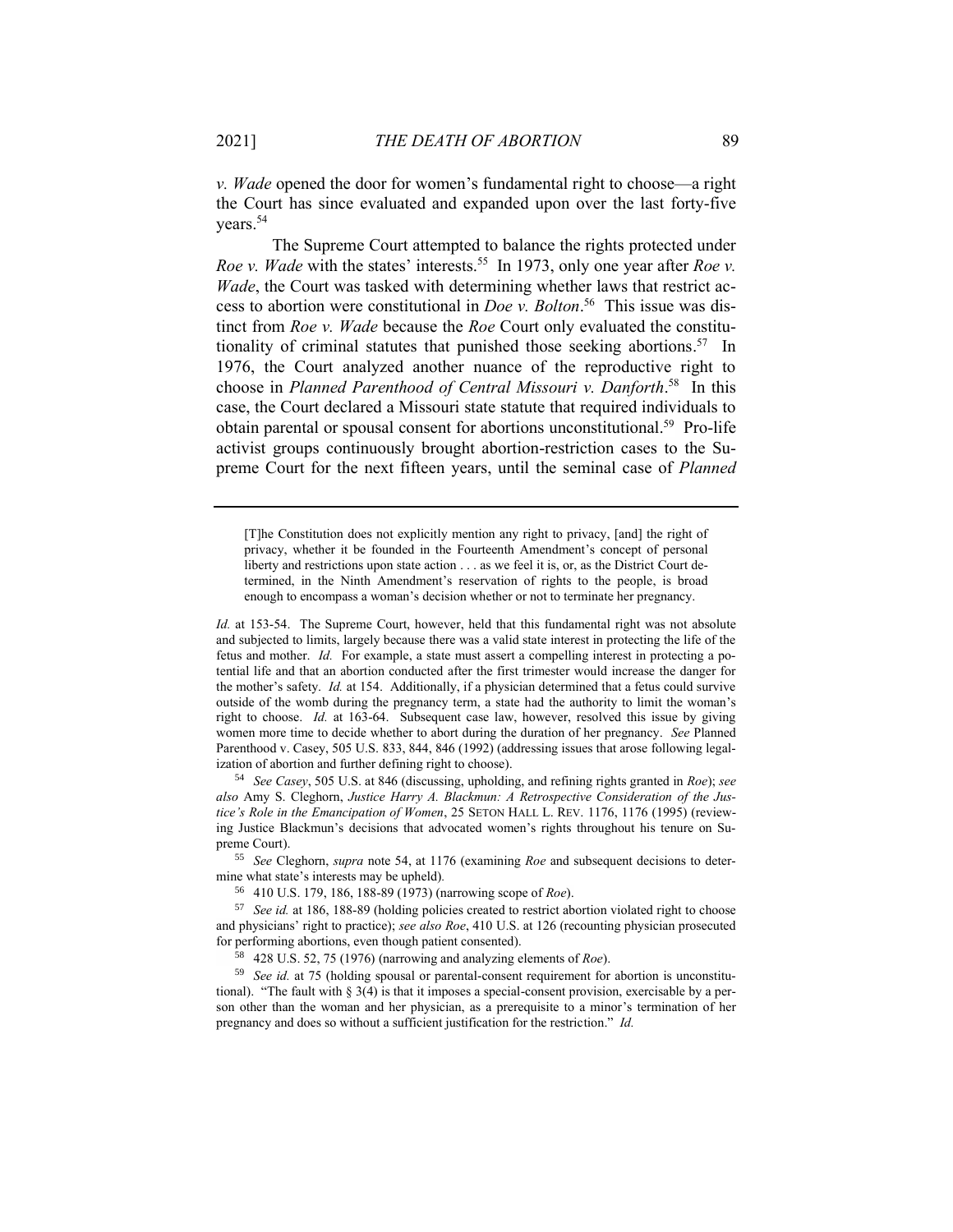*Parenthood of Southeastern Pennsylvania v. Casey*; this case set forth the standard that courts still follow today for evaluating state abortion restrictions. 60 The Court in *Casey* upheld the central holding of *Roe v. Wade*, but overruled *Roe*'s trimester distinctions; instead, the Court used strict scrutiny to evaluate whether the state had a compelling interest to restrict abortion. 61 The Court created a new standard that considered whether the purpose or effect of the state abortion regulation imposed an undue burden on women seeking an abortion.<sup>62</sup> The Court defined "undue burden" as a "substantial obstacle in path of woman seeking abortion before fetus attains viability." 63 *Casey* refined and reaffirmed the essential holdings in *Roe v. Wade*—making it the primary case law that is still followed today.<sup>64</sup> Supreme Court jurisprudence since *Casey* relies on the basic holding of *Roe v. Wade*, and for the most part, the judicial-system culture in America favors preserving a woman's voice and right to choose.<sup>65</sup>

<sup>61</sup> *See Casey*, 505 U.S. at 897 ("In keeping with our rejection of the common-law understanding of a woman's role within the family, the Court held in *Danforth* that the Constitution does not permit a State to require a married woman to obtain her husband's consent before undergoing an abortion. The principles that guided the Court in *Danforth* should be our guides today.")

<sup>60</sup> *See* Planned Parenthood v. Casey, 505 U.S. 833, 901 (1992) (stating essential holding in *Roe* should be affirmed). The *Casey* Court upheld and affirmed *Roe's* right to choose previability. *Id.* However, in *Casey*, the states were also given the power to restrict pre-viability abortions to protect the health of the mother or the fetus. *Id.* Further, *Casey* also gave states the power to restrict post-viability abortions for maternal health reasons. *Id.* at 837; *see also* Webster v. Reprod. Health Servs., 492 U.S. 490, 521-22 (1989) (striking down law that required doctors to test fetal viability before any abortion). Three Supreme Court justices at that time said they would allow abortion restrictions if those restrictions had a rational basis. *Webster*, 492 U.S. at 520. Yet, even with that lower standard of scrutiny, these restrictions announced in *Webster* did not even pass the rational basis test. *Webster*, 492 U.S. at 520; Akron v. Akron Ctr. for Reprod. Health, 462 U.S. 416, 444 (1983) (declaring law that required women to receive all information before undergoing abortion unconstitutional)**.** In *Akron v. Akron Center for Reproductive Health*, the Supreme Court declared an Ohio law unconstitutional because it required all doctors to perform abortions after the first trimester in a hospital, following a twenty-four-hour waiting period, and with parental consent for girls younger than fifteen. *Akron,* 462 U.S. at 434. The Supreme Court found that the undue burden the ordinance placed on women outweighed the state's interest. *Akron,* 462 U.S. at 434.

<sup>62</sup> *See id.* at 900-01 (establishing undue burden test as new standard for determining whether states can restrict abortions).

<sup>63</sup> *See id.* at 901 (defining when restriction becomes undue burden).

<sup>64</sup> *See id.* (holding women have right to choose pre-viability). The Court used a Due Process argument to evaluate these fundamental rights, as well as the privacy notions and personal autonomy used by the *Roe* Court. *Id.* at 874.The Court has not fully defined the term *"*undue burden," and consequently, the definition remains vague. *Id.*

<sup>65</sup> *See id.* at 901 (addressing and maintaining holding from *Roe*). *But see* Gonzales v. Carhart, 550 U.S. 124, 168 (2007) (upholding federal partial abortion ban). In 2007, after evaluating President Bush's *Partial Birth Abortion Ban Act of 2003*, which restricted certain late-term abortions, the Supreme Court upheld the Act as the first federal restriction placed on a particular abortion method since *Roe*. *Gonzales*, 550 U.S. at 167-68. In *Gonzales*, the Court imposed the first federal restriction on abortion and held a compelling government interest existed: protecting the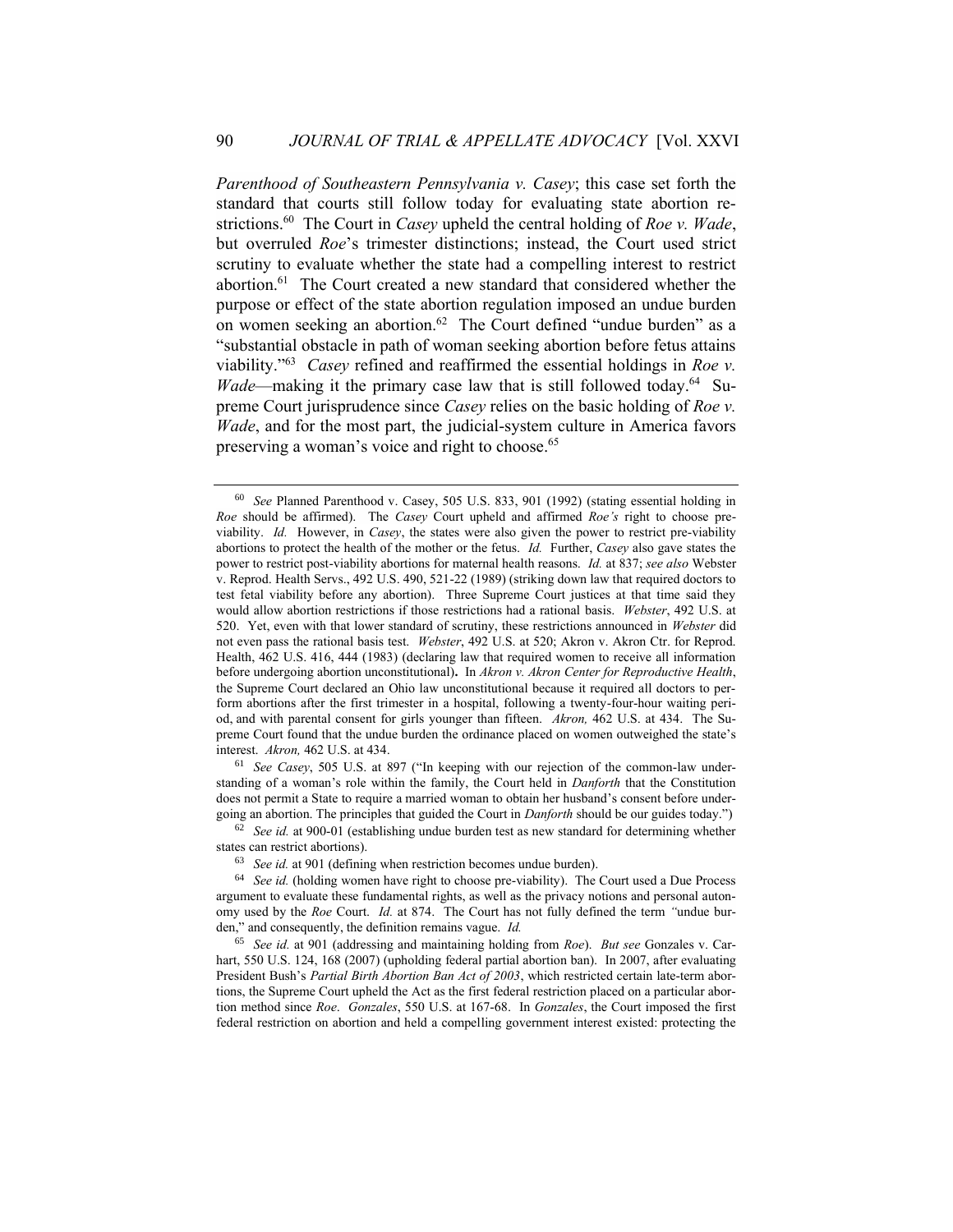#### *B. History of Right to Physician-Assisted Suicide*

The origin of the right to physician-assisted suicide began with the Supreme Court's evaluation of the fundamental rights created under the Due Process Clause. 66 One such fundamental right is an individual's power to control their own medical care decisions. $67$  The Supreme Court previously considered whether individuals possess the right to refuse life-saving medical treatment by balancing an individual's personal right against the state's interest in protecting their citizens.<sup>68</sup> In 1905, in *Jacobson v. Massachusetts*, the Court determined that a Massachusetts law requiring all of its citizens to get vaccinations was constitutional because there was a compelling state interest to preserve the health and safety of all of its citizens.<sup>69</sup> The question remained though: could individuals refuse medical treatment to the point of ending their life?<sup>70</sup>

In *Cruzan v. Director, Missouri Department of Health*, the Court held that a state may require a guardian to show, by clear and convincing evidence, that an incompetent person would have wanted to discontinue lifesaving nutrition, hydration, or other medical treatment to terminate their life.<sup>71</sup> The strict scrutiny test used balanced the patient's right to terminate

safety of the mother was more important than the right to choose a potentially life-threatening abortion method. *Gonzales*, 550 U.S. at 167-68; *President Bush Signs Partial Birth Abortion Ban Act of 2003*, THE WHITE HOUSE PRESIDENT GEORGE W. BUSH (Nov. 5, 2003, 1:40 PM), https://georgewbush-whitehouse.archives.gov/news/releases/2003/11/20031105-1.html (explaining bill that banned partial-birth abortion).

<sup>66</sup> *See* U.S. CONST. amend. V (stating individual's right to privacy defined in Constitution); U.S. CONST. amend. XVI (identifying where fundamental rights to Due Process and Equal Protection are enumerated in Constitution).

<sup>67</sup> *See* Cruzan v. Dir., Mo. Dep't of Health, 497 U.S. 261, 281 (1990) ("It cannot be disputed that the Due Process Clause protects an interest in life as well as an interest in refusing lifesustaining medical treatment.") The dissent also further emphasized that the Court explicitly states that the right to decide one's own medical decisions is fundamental right and is subjected to strict scrutiny. *Id.* at 302-04 (1990) (J. Brennan, J., dissenting); Jacobson v. Massachusetts, 197 U.S. 11, 23-24 (1905) (questioning whether compelling state interest defeats individual's right to refuse medical treatment).

<sup>68</sup> *See Jacobson*, 197 U.S. at 35 (deciding issue by balancing individual's personal right against state's interest in protecting their citizens). The Court held that an individual's right to refuse medical treatment, specifically vaccines, does not surpass the state's interest. *Id.* 

<sup>69</sup> *See id.* at 35 (holding compelling state interest defeats individual's right to choose medical treatment).

<sup>70</sup> *See* Cruzan v. Dir., Mo. Dep't of Health, 497 U.S. 261, 302-04 (1990) (explaining right to refuse medical treatment).

<sup>71</sup> *See id.* at 265-69 (outlining facts of case). The parents of a long-term comatose patient sought the Court's permission to terminate their daughter's life when the hospital refused to discontinue life-saving treatment without a court order. *Id.* at 267-68. The Court stated that the parents did not meet the requisite clear and convincing evidence standard. *Id.* The parents failed to provide any evidence that their comatose daughter wanted to discontinue treatment or made any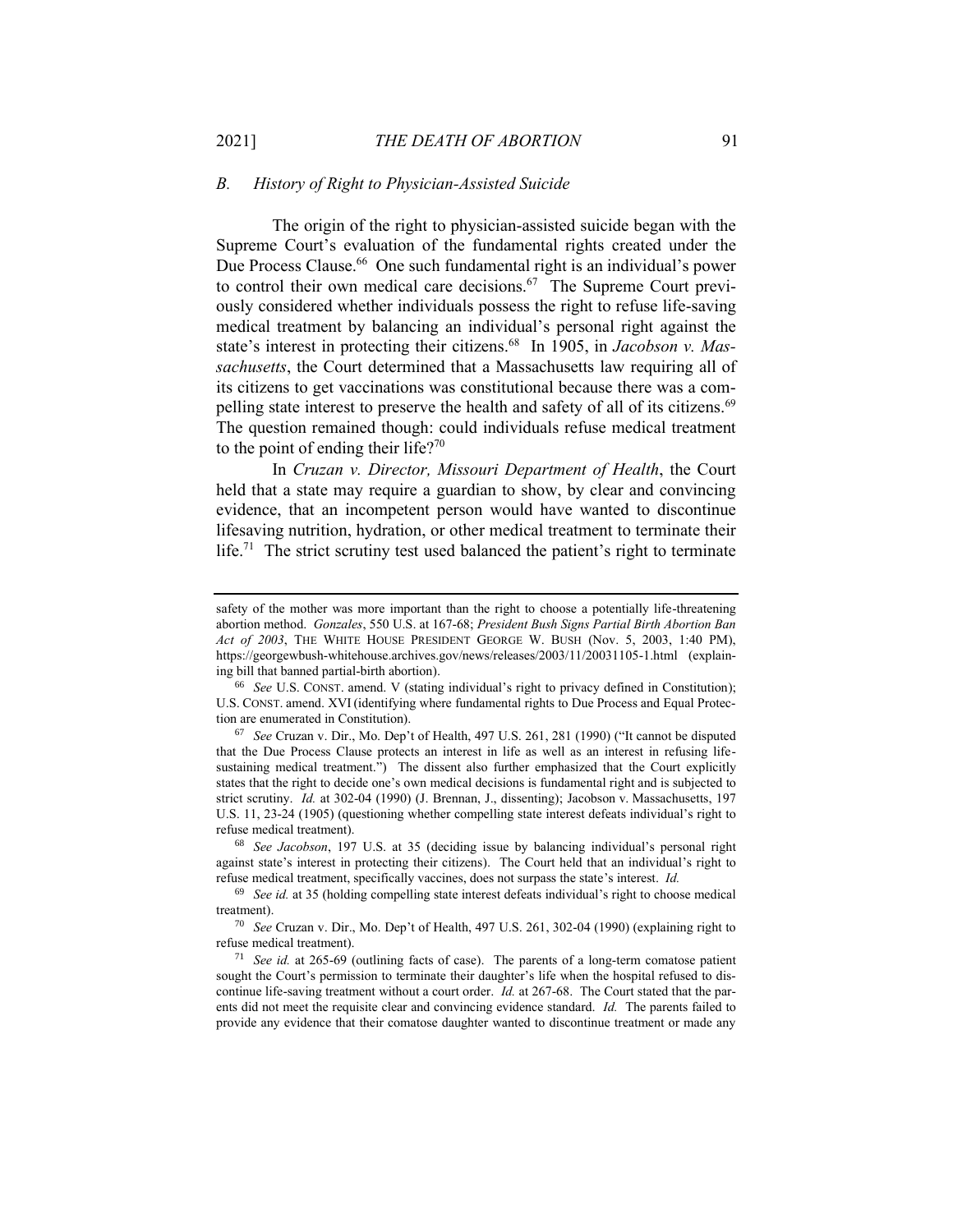their life against the State's compelling interest to obtain the correct, and irreversible, judgment.<sup>72</sup> The Court then addressed the circumstances surrounding a competent person's decision to end their own life out of a need to end their own suffering.<sup>73</sup> In *Washington v. Glucksberg*, the Court determined that the right to physician-assisted suicide was not a fundamental right protected under the Constitution.<sup>74</sup> The Court stated that, because the Fourteenth Amendment did not create a constitutionally protected right to physician-assisted suicide, it also did not prohibit states from criminalizing people who aide others in committing suicide.<sup>75</sup> The Court determined that the State's interest in protecting the respect for human life and preventing euthanasia did pass the strict scrutiny standard, and therefore, could not be considered a constitutionally protected fundamental right.<sup>76</sup> Essentially, although there is no federal protection of this right, each State can decide whether to extend the right to physician-assisted suicide to their citizens.<sup>77</sup> After *Glucksberg*, many states passed laws that allowed their terminally ill citizens the right to choose to end their suffering via physician-assisted suicide.<sup>78</sup>

On balance, the right to self-determination ordinarily outweighs any countervailing state interests, and competent persons generally are permitted to refuse medical treatment, even at the risk of death. Most of the cases that have held otherwise, unless they involved the interest in protecting innocent third parties, have concerned the patient's competency to make a rational and considered choice.

*Id.* at 353-54 (*quoting In re* Conroy, 486 A.2d 1209, 1225 (1985)).

<sup>73</sup> *See* Washington v. Glucksberg, 521 U.S. 702, 730 (1997) (addressing right to physicianassisted suicide).

<sup>74</sup> *See id.* at 728 (holding no constitutional fundamental right to physician-assisted suicide). "That being the case, our decisions lead us to conclude that the asserted 'right' to assistance in committing suicide is not a fundamental liberty interest protected by the Due Process Clause." *Id.* at 728.

<sup>75</sup> *See id.* at 716 (internal citations omitted) ("The interests in the sanctity of life that are represented by the criminal homicide laws are threatened by one who expresses a willingness to participate in taking the life of another.")

<sup>76</sup> *See id.* at 728 (stating Court's determination that right to physician-assisted suicide is not fundament right).The Court noted that, because physician-assisted suicide and euthanasia are closely linked, states may reasonably pass legislation that bans physician-assisted suicide to ensure that there is no risk of abuse. *Id.*

<sup>77</sup> *See id.* at 728 ("That being the case, our decisions lead us to conclude that the asserted 'right' to assistance in committing suicide is not a fundamental liberty interest protected by the Due Process Clause. The Constitution also requires, however, that Washington's assisted-suicide ban be rationally related to legitimate government interests.")

<sup>78</sup> *See* California End of Life Option Act of 2015, CAL HEALTH & SAFETY CODE DIV. 1, Pt. 1.85 (West 2020) (codifying physician-assisted suicide in California); End of Life Options Act of

indication before the accident that suggested she would not want to continue the life-saving measures. *Id.* at 268-69.

<sup>72</sup> *See id.* at 273 (discussing tension between patient's due process clause interest and society's broader interest in protecting life).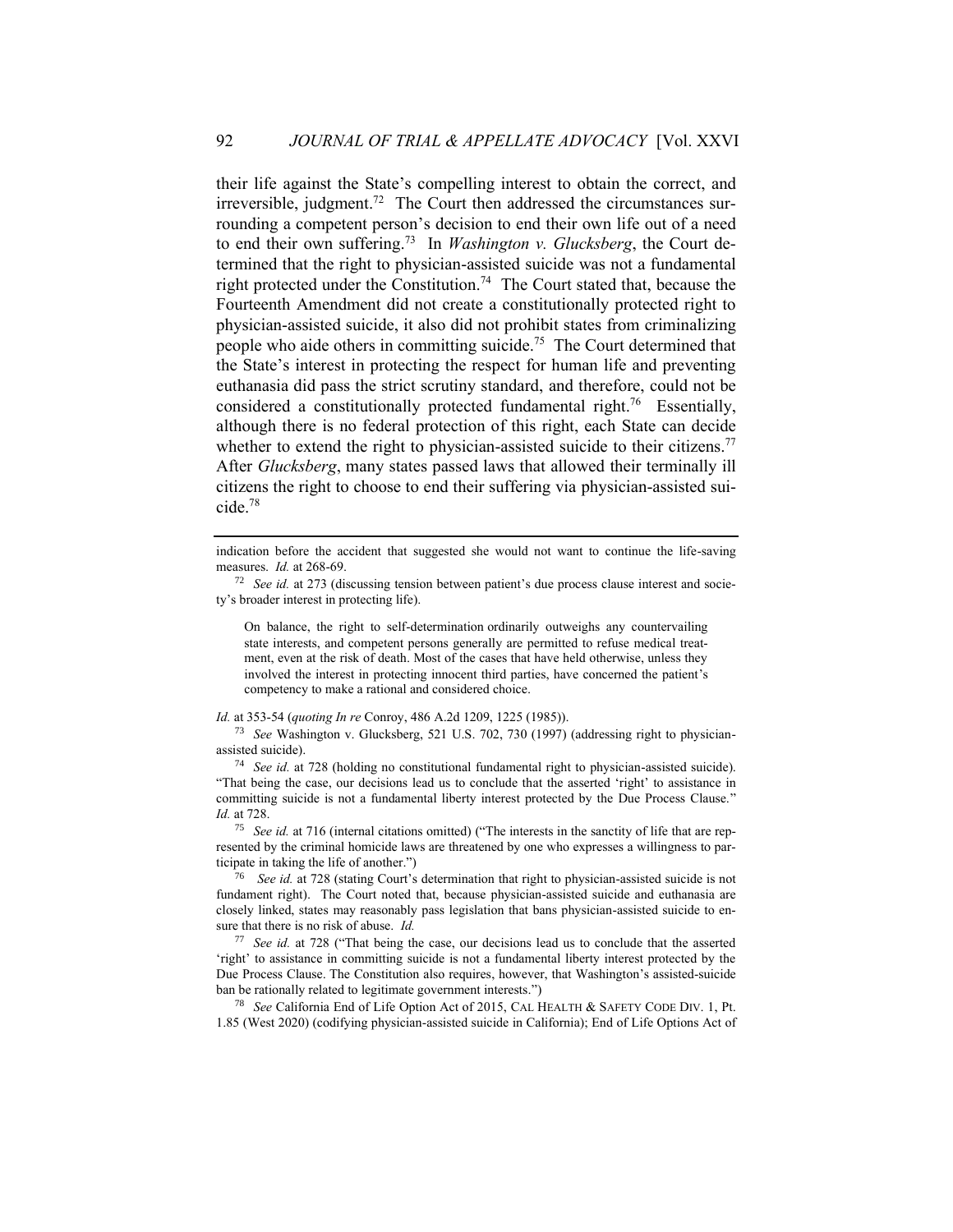#### III. ANALYSIS

#### *A. Constitutional Support for Right to Choose*

If the Supreme Court overturns *Roe v. Wade*, there is a chance that many rights derived from the *Roe* decision, and its subsequent case law, will be revoked; however, federal law might uphold these rights under the protections and privileges enumerated in the Constitution.<sup>79</sup> The Supreme Court interpreted that all individuals are entitled fundamental privacy rights established by the Ninth and Fourteenth Amendments of the Constitution.<sup>80</sup> Case law established that the right to personal privacy includes decisions regarding one's marital relationship procreation, contraception, family rela-

<sup>2016,</sup> COLO. REV. STAT. § 25-48-101–123 (2016) (West 2020) (codifying right to physicianassisted suicide in Colorado); District of Columbia Death with Dignity Act of 2016, D.C. CODE § 7-661.02 (2020) (codifying right to physician-assisted suicide in Washington D.C.); Our Care, Our Choice Act, HAW. REV. STAT. § 327L-2 (2020) (codifying right to physician-assisted suicide in Hawaii); Maine Death with Dignity Act of 2019, ME. REV. STAT. ANN. tit. 22 § 2410 (West 2019) (codifying right to physician-assisted suicide in Maine); New Jersey Dignity In Dying Bill Of Rights Act of 2019, N.J. STAT. ANN. § 26:16-4 (West 2020) (codifying right to physicianassisted suicide in New Jersey); OR. REV. STAT. ANN. § 127.805 (West 2020) (codifying right to physician-assisted suicide in Oregon); Patient Choice and Control at End of Life Act of 2013, VT. STAT. ANN. tit. 18 § 5283 (West 2020) (codifying right to physician-assisted suicide in Vermont); WASH. REV. CODE ANN. § 70.245.020 (West 2020) (codifying right to physician-assisted suicide in Washington); Compassion in Dying v. Washington, 850 F. Supp. 1454, 1455 (W.D. Wash. 1994), *rev'd* 49 F.3d 586 (9th Circuit 1995), *reh'g en banc*, 79 F.3d 790 (9th Circuit) (describing arguments both in support and against right to physician-assisted suicide); *see also See* Jonathan R. MacBride, Comment, *A Death Without Dignity: How the Lower Courts Have Refused to Recognize that the Right of Privacy and the Fourteenth Amendment Liberty Interest Protect an Individual's Choice of Physician Assisted Suicide*, 68 TEMP. L. REV. 755, 792 (1995) (analyzing right to privacy that courts used to grant individual's right to physician-assisted suicide); Christopher N. Manning, Note, *Live And Let Die?: Physician-Assisted Suicide And The Right To Die*, 9 HARV. J. L. & TECH. 513, 520 (1996) (describing codification of physician-assisted suicide statutes).

<sup>79</sup> *See* U.S. CONST. amend. IX (granting individuals rights that are not specifically enumerated in Bill of Rights); U.S. CONST. amend. XIV (granting individuals rights and freedoms to control their bodies as unenumerated rights).

<sup>80</sup> *See* U.S. CONST. amend. IV (granting individuals freedom from arbitrary government intrusion); U.S. CONST. amend. IX (enumerating federal amendment and constitutional rights to states); U.S. CONST. amend. XIV (stating privacy rights are unenumerated fundamental rights); *see also* Whisenhunt v. Spradlin**,** 464 U.S. 965, 971 (1983) (Brennan, J., dissenting) (stating fundamental rights include reproductive rights). "Without identifying the precise contours of this right, we have recognized that it includes a broad range of private choices involving family life and personal autonomy." *Whisenhunt*, 464 U.S. at 971. "These and other cases reflect the view that constitutionally protected liberty includes freedom from governmental disclosure or interference with certain kinds of intensely personal decisions." *Whisenhunt*, 464 U.S. at 971; Roe v. Farwell, 999 F. Supp. 174, 196 (D. Mass. 1998) (addressing importance of protecting privacy rights).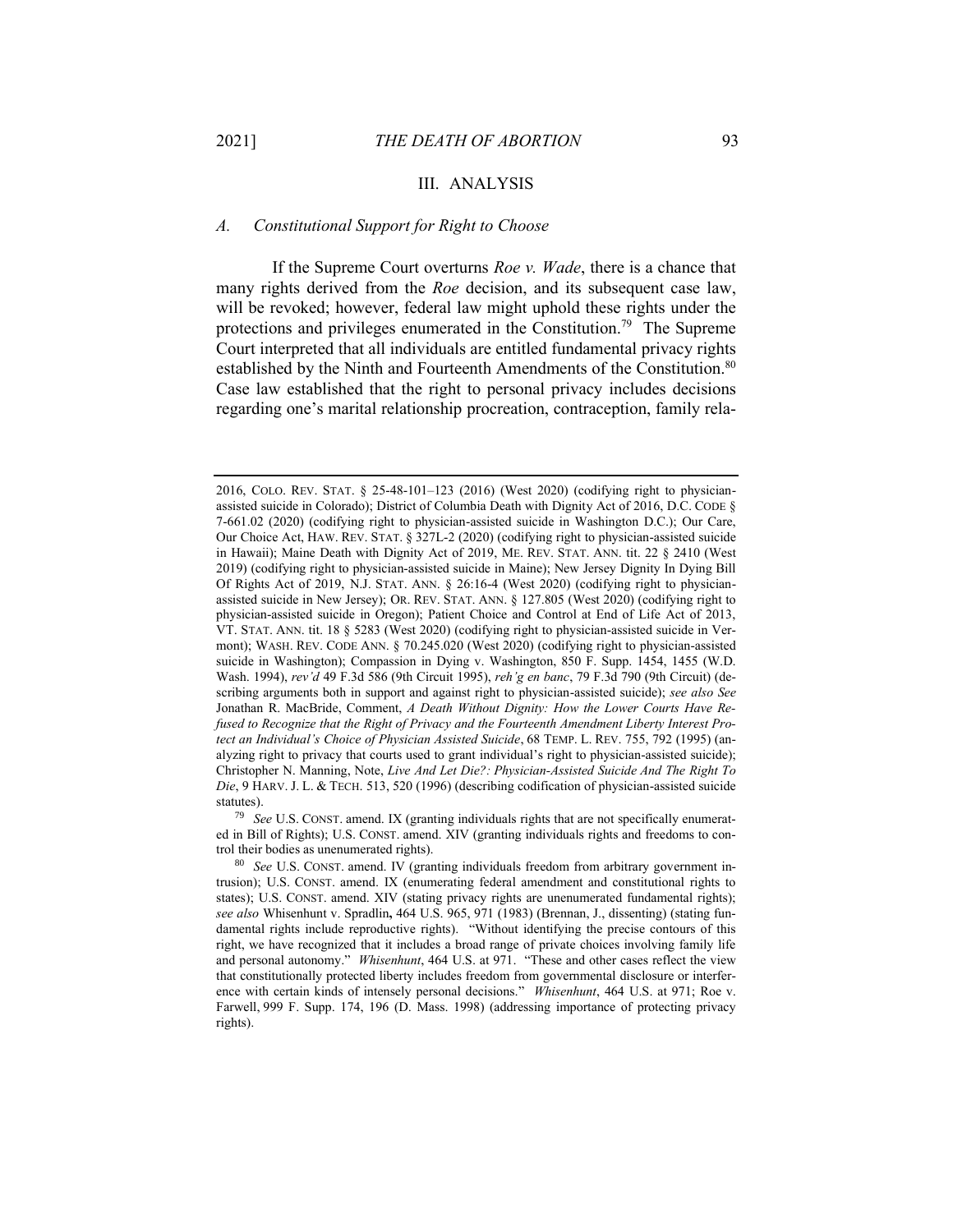tionships, child rearing, and education. $81$  So long as these privacy rights are upheld in the court system, it will be difficult to overturn rights that protect a woman's reproductive choice.<sup>82</sup> Therefore, Congress could protect women's rights to choose by codifying laws that fully define and enumerate the protections previously upheld by the Court to avoid the potentially catastrophic results of overturning *Roe*. 83

The Due Process Clause protects the fundamental rights granted under the Fourteenth Amendment of the Constitution—such as an individual's right to privacy—which inferentially protects a women's right to choose. 84 The current interpretation of the Due Process Clause is broad enough to encompass the right for a women to make decisions concerning her own reproductive affairs, even in the absence of *Roe v. Wade*. 85 This interpretation is based on balancing the compelling government's interest in protecting the fetal life versus the individual woman's right to choose.<sup>86</sup> The Due Process Clause has been used in a myriad of cases to establish the

<sup>81</sup> *See Farwell*, 999 F. Supp. at 196 (evaluating nuances in right to privacy); *Whisenhunt*, 464 U.S. at 971 (Brennan, J., dissenting) ("Without identifying the precise contours of this right [to privacy], we have recognized that it includes a broad range of private choices involving family life and personal autonomy.") "The intimate, consensual, and private relationship between petitioners involved both the 'interest in avoiding disclosure of personal matters, and . . . the interest in independence in making certain kinds of important decisions,' that our cases have recognized as fundamental." *Whisenhunt*, 464 U.S. at 971 (quoting Whalen v. Roe, 429 U.S. 589, 599-600 (1977)).

<sup>82</sup> *See* sources cited *supra* note 81 and accompanying text (highlighting Constitution may still protect women's rights even if *Roe* fell); *see also What if Roe Fell?*, *supra* note 29 (noting states have passed legislation protecting abortion rights to combat possibility of *Roe* overturning).

<sup>83</sup> *See* U.S. CONST. amend. IV (codifying right to privacy); U.S. CONST. amend. XIV (codifying right to Equal Protection and Due Process); *see also*, *e.g.*, Planned Parenthood v. Casey, 505 U.S. 833, 871 (1992) (refining holding from *Roe*); Roe v. Wade, 410 U.S. 113, 166-67 (1973) (establishing women's right to privacy and control over her reproductive rights); Int'l Paper Co. v. Jay, 736 F. Supp. 359, 363 (D. Me. 1990) (evaluating how to balance validity of state law against individual's fundamental right).

<sup>84</sup> *See* U.S. CONST. amend. XIV (establishing individual's fundamental right to due process and to privacy); *Fundamental Right*, LEGAL INFO. INST. https://www.law.cornell.edu/wex/fundamental\_right (last visited Apr. 11, 2020) (defining fundamental rights in context of U.S. Constitution). If a right is safeguarded under due process, the constitutional issue lies in whether the government's interference is justified by a sufficient purpose. *Fundamental Right*, *supra* note 84.

<sup>85</sup> *See Casey*, 505 U.S. at 871 (using strict scrutiny standard and undue burden test to evaluate fundamental right of abortion); *Roe*, 410 U.S. at 154 (holding fundamental privacy right encompasses abortion decision); *see also Int'l Paper Co.*, 736 F. Supp. at 363 (discussing strict scrutiny standard and need for compelling state interest, especially in abortion cases). "Courts analyze with heightened scrutiny legislation that contains a suspect classification or that impinges on fundamental rights, requiring that the legislation provide the least restrictive means needed to support a compelling state interest." *Int'l Paper Co.*, 736 F. Supp. at 363.

<sup>86</sup> *See Casey*, 505 U.S. at 844 (discussing undue burden and strict scrutiny standard applied by modern courts); *Roe*, 410 U.S. at 163-64 (emphasizing scrutiny standard that *Roe* was evaluated under).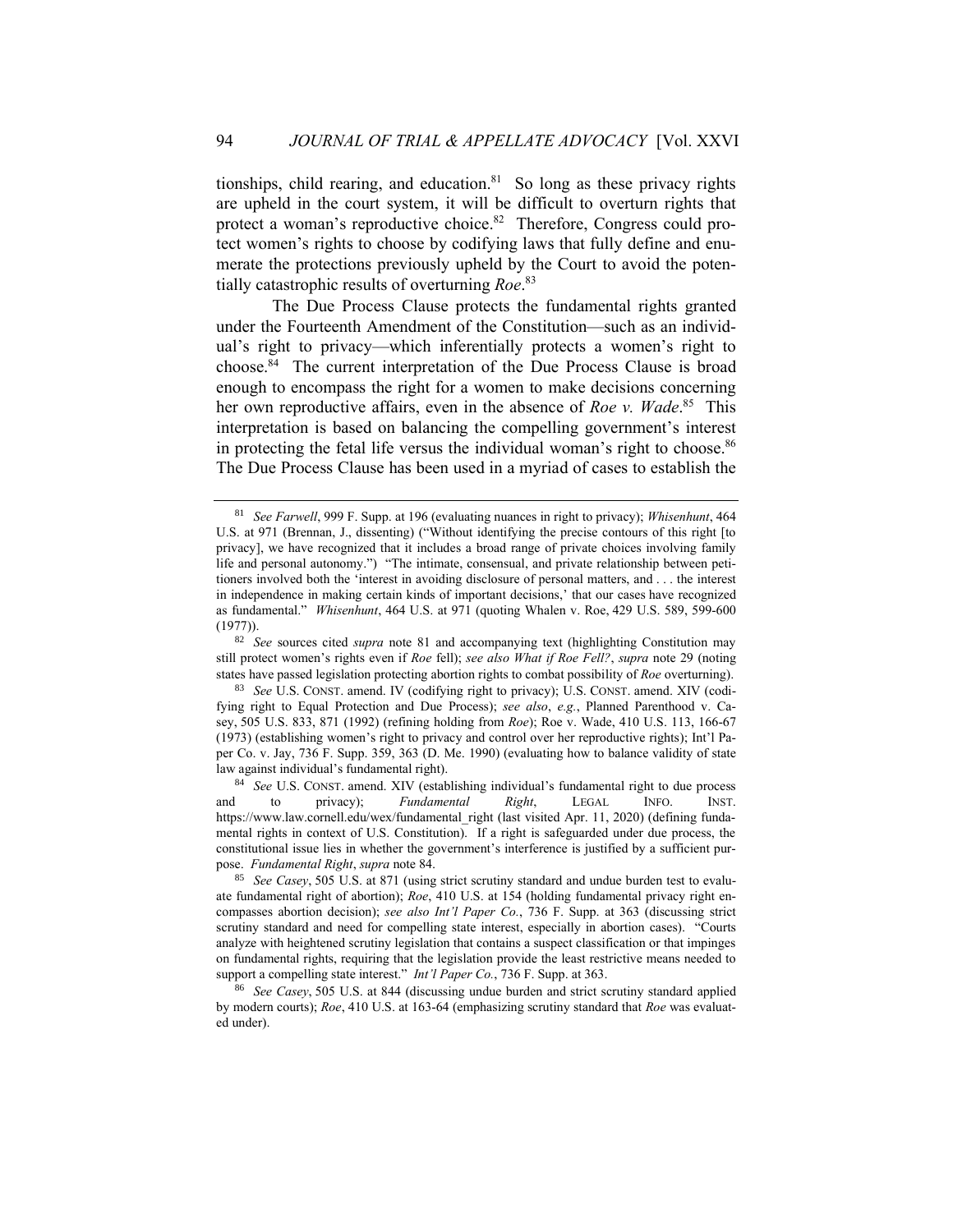right to privacy, beyond just reproductive case law, which demonstrates the value courts have placed on protecting an individual's right to privacy—a core tenant of American legal rights. $87$  Courts may be able to uphold fundamental rights recognized under the Fourteenth Amendment Due Process Clause on a case-by-case basis. 88 In *Planned Parenthood v. Casey*, the Court held that prior to fetal viability, the state may regulate abortions so long as those regulations are not a substantial obstacle that place an undue burden on a woman's decision whether to abort.<sup>89</sup> If states have the ability to regulate abortions prior to fetal viability, states should also have the power to pass legislation that protects the right to abortion at any time.<sup>90</sup> The state's interest in protecting these rights would meet the strict scrutiny standard of review and would not burden any of the affected parties.<sup>91</sup> The *Casey* Court emphasized the Due Process Clause's importance in not only establishing the right to choose under the Fourteenth Amendment but also preventing states from infringing on individuals' privacy and personal autonomy.<sup>92</sup> Courts and lawmakers could use this argument to support future legislation that protects abortion rights from potential critics.<sup>93</sup> *Hodgson v. Minnesota* further expanded on the holding in *Casey* by stating that a compelling state interest does not overrule the burden it would place on the woman's right granted under the Fourteenth Amendment Due Process

<sup>87</sup> *See generally* Terry v. Ohio, 392 U.S. 1, 38 (1968) (upholding and refining right to privacy); Katz v. United States, 389 U.S. 347, 350 (1967) (establishing importance of individual right to privacy from governmental intrusion); Griswold v. Connecticut, 381 U.S. 479, 483-86 (1965) (establishing right to privacy as fundamental right in United States case law); Mapp v. Ohio, 367 U.S. 643, 655-57 (1961) (determining right to privacy).

<sup>88</sup> *See Roe*, 410 U.S. at 122-23 (stating abortion is fundamental right); *see also Casey*, 505 U.S. at 844 (affirming *Roe*'s holding).

<sup>89</sup> *See Roe*, 410 U.S. at 123 (establishing original standard that allowed women to get abortions); *see also Casey*, 505 U.S. at 844 (distinguishing itself from *Roe* by eliminating strict scrutiny test and establishing undue burden test). The new standard asks whether a state abortion regulation has the purpose or effect of imposing an "undue burden" on the woman, which is defined as a "*substantial obstacle* in the path of a woman seeking an abortion *before* the fetus attains *viability*." *Casey*, 505 U.S. at 878 (emphasis added).

<sup>90</sup> *See What if Roe Fell?*, *supra* note 29 (mapping states that would uphold women's right to choose if *Roe* was overturned).

<sup>91</sup> *See id.* (discussing burden of restrictive laws on women's reproductive rights); *see also Casey*, 505 U.S. at 846 (setting standard of review for abortion cases).

<sup>92</sup> *See Casey*, 505 U.S. at 846 (stating *Roe's* essential holding should be retained and reaffirmed). The *Casey* Court retained the following holdings from *Roe*: (1) the right to choose previability; (2) states' power to restrict abortions after viability for health reasons; and (3) states' power to restrict abortions if a legitimate interest exists from the outset to protect health of mother and fetus. *Id.*

<sup>93</sup> *See id.* at 846 (discussing *Casey* argument used by Court to protect right to choose)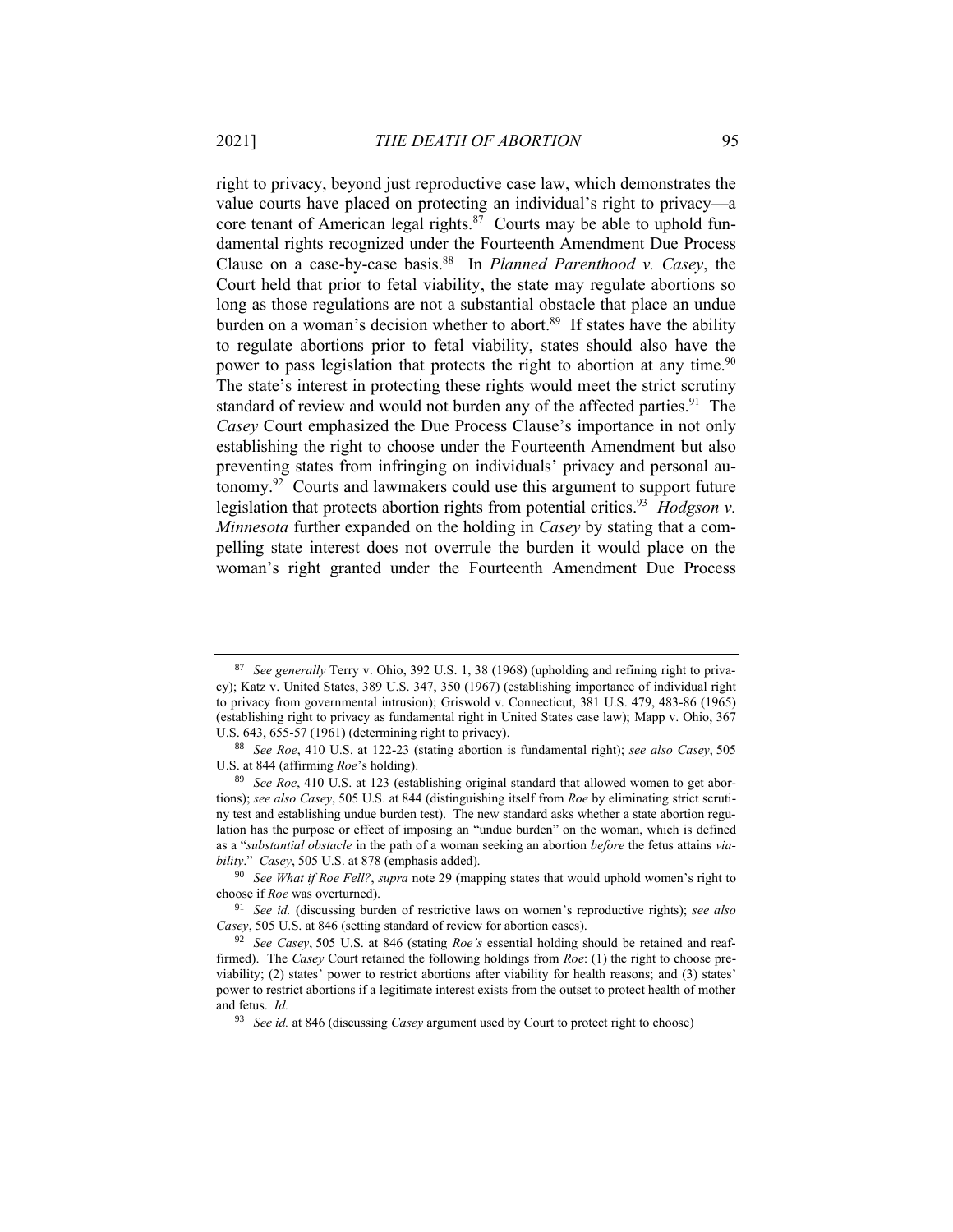Clause.<sup>94</sup> Therefore, courts may consider using the *Hodgson* holding to protect a woman's superior interest to that of a burdensome state law under the Due Process Clause.<sup>95</sup>

Furthermore, future lawmakers can preserve women's right to choose by supporting the Equal Protection argument.<sup>96</sup> As members of a protected class of citizens, women are granted additional protections under the Equal Protection Clause if rights that are specific to them are denied or violated.<sup>97</sup> If a law denies a right to everyone, then due process would be the best grounds for analysis; but, if a law denies a right to *some*, while allowing it to others, the discrimination can be challenged as offending equal protection.<sup>98</sup> The Equal Protection Clause should continue to protect women's rights as members of a protected class of citizens, even if *Roe* is overturned.<sup>99</sup> Additionally, if women cannot maintain their status as protected citizens under the Equal Protection Clause, it could potentially been viewed as lawmakers and judges favoring men's reproductive rights over women's.<sup>100</sup> The courts have discretion over the compelling interest test between males' and females' reproductive rights: a man controlling what a woman does to her body versus a woman controlling choices regarding her

<sup>100</sup> *See* Fitzpatrick & Shaw, *supra* note 97 (discussing nuances of equal protection); *see also* sources cited and accompanying text *supra* note 99.

<sup>94</sup> *See* Hodgson v. Minnesota, 497 U.S. 417, 461-62 (1990) (Marshall, J., concurring in part and dissenting in part) (distinguishing itself from *Roe* by stating burden on women is more significant than state's interest).

<sup>95</sup> *See id.* at 461-62 (discussing balance of state's interests versus women's rights).

<sup>96</sup> *See* U.S. CONST. amend. XIV (stating Equal Protection Clause of Fourteenth Amendment).

<sup>97</sup> *See* Brian T. Fitzpatrick & Theodore M. Shaw, *The Equal Protection Clause*, THE NAT'L CONST. CENTER, https://constitutioncenter.org/interactive-constitution/interpretation/amendmentxiv/clauses/702 (last visited Apr. 11, 2020) ("[T]he Court has also held that gender, immigration status, and wedlock status at birth qualify as suspect classifications."); Editors of Encyc. Britannica, *Equal Protection*, ENCYCLOPÆDIA BRITTANNICA https://www.britannica.com/topic/equalprotection (last visited Apr. 11, 2020) (outlining history of Equal Protection Clause of Fourteenth Amendment).

<sup>98</sup> *See Equal Protection*, *supra* note 101 ("Equal protection, in United States law, the constitutional guarantee that no person or group will be denied the protection under the law that is enjoyed by similar persons or groups. In other words, persons similarly situated must be similarly treated."); Fitzpatrick & Shaw, *supra* note 97 (stating laws that potentially violate Equal Protection are not evaluated under rational-basis test). If the right to choose is protected under equal protection, the issue becomes whether the government's discrimination as to who can exercise the right is justified by a sufficient purpose. *See* Fitzpatrick & Shaw, *supra* note 97

<sup>99</sup> *See* Craig v. Boren, 429 U.S. 190, 218 (1976) (raising standard of scrutiny for sex-based discrimination under Equal Protection to intermediate scrutiny); Reed v. Reed, 404 U.S. 71, 76 (1971) (establishing first time Equal Protection Clause applies to women, specifically regarding sex-based discrimination). "To give a mandatory preference to members of either sex over members of the other, merely to accomplish the elimination of hearings on the merits, is to make the very kind of arbitrary legislative choice forbidden by the Equal Protection Clause of the Fourteenth Amendment." *Reed*, 404 U.S. at 76.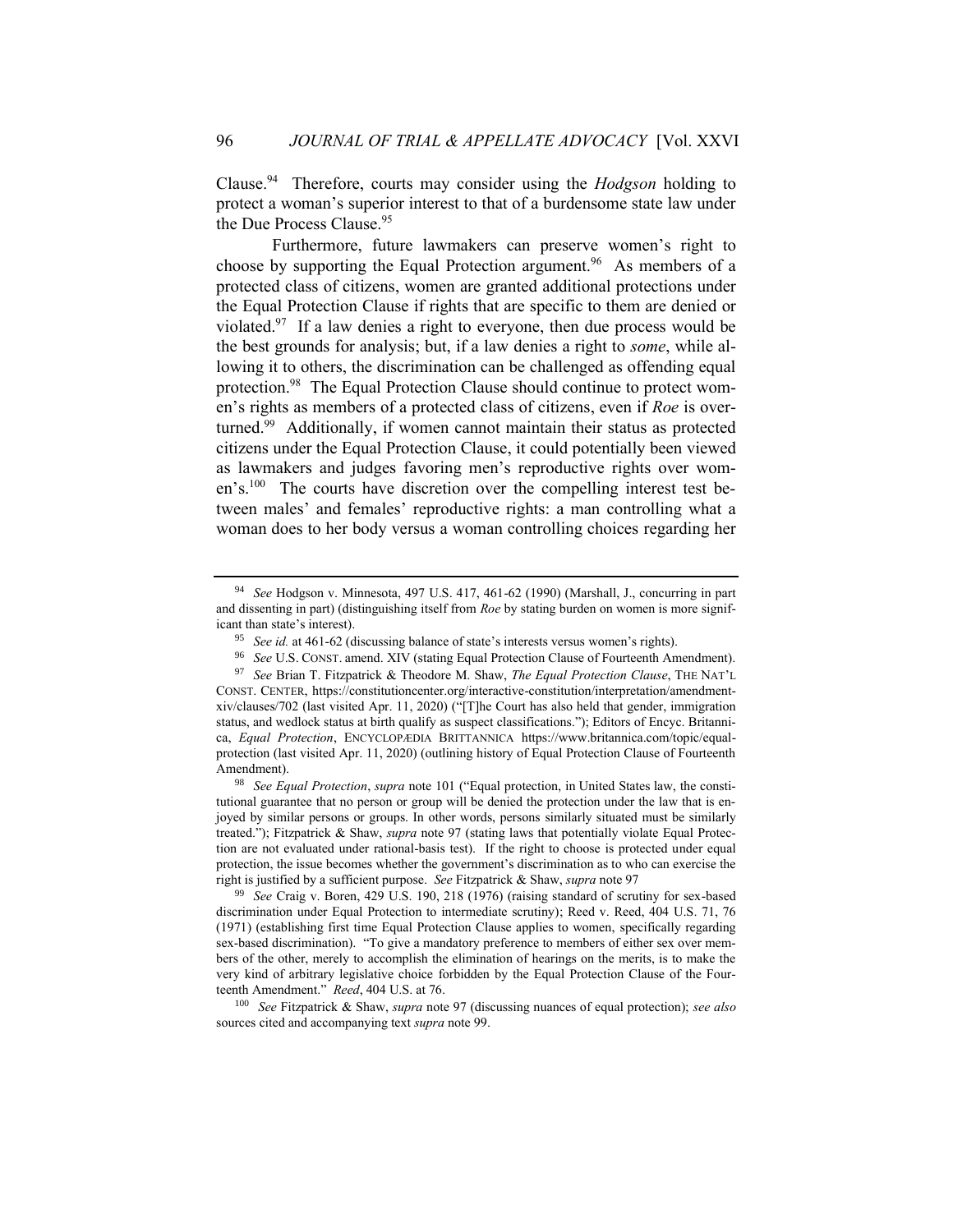own body.<sup>101</sup> Evaluating the reproductive interests of both genders clearly demonstrates that a woman's interest exceeds the standard of review and should be protected under the Equal Protection Clause.<sup>102</sup> The power to control reproductive decisions for one's own body is a right that should be

#### *B. Supporting the Right to Choose Using the Right to Physician-Assisted Suicide*

protected for all citizens, not just for citizens of a certain gender.<sup>103</sup>

Other liberal states may consider passing laws that keep a woman's right to choose. 104 Some of these states, like Massachusetts, have since passed laws that grant individual's the right to end their own lives—such rights may be recognized as parallel to the right to choose because of the power to terminate life in their own body.<sup>105</sup> The right to physicianassisted suicide is not a fundamental right under the current case law, but the right to choose is a fundamental right.<sup>106</sup> Given its heightened status as a fundamental right, states should feel more comfortable granting their citizens the right to choose, especially if legislators utilize the arguments that

<sup>101</sup> *See* sources cited and accompanying text *supra* note 99.

<sup>102</sup> *See* sources cited and accompanying text *supra* note 99. Under the intermediate standard of review today, the courts would evaluate whether the woman's reproductive interest would exceed that of a man's interest that essentially restricts that right. *See* sources cited and accompanying text *supra* note 99. The intermediate scrutiny standard does not have as high of a standard as strict scrutiny, which is the standard *Roe* and other abortion cases are analyzed under. *See*  sources cited and accompanying text *supra* note 99. Therefore, courts today will likely find that a woman's interest meets the intermediate scrutiny standard; whereas, the restrictive state law that protects a man's rights will not meet such standard. *See* sources cited and accompanying text *supra* note 99; *see also* Roe v. Wade 410 U.S. 113, 154 (1973) (upholding fundamental right to privacy for women's healthcare decisions).

<sup>103</sup> *See Roe*, 410 U.S. at 154 (promoting and protecting reproductive interests of women).

<sup>104</sup> *See What if Roe Fell?*, *supra* note 29 (showing that some states have already passed laws to protect right to abortion).

<sup>105</sup> *See* Washington v. Glucksberg, 521 U.S. 702, 720-22 (1997) (establishing case law that deemed physician-assisted suicide constitutional); *see also* Oregon Death with Dignity Act, OR. REV. STAT. ANN. § 127.805 (LexisNexis 2019) (codifying right to physician-assisted suicide in Oregon); Washington Death with Dignity Act of 2008, WASH. REV. CODE ANN. § 70.245.020 (LexisNexis 2020) (codifying right to physician-assisted suicide in Washington).

<sup>106</sup> *See Glucksberg*, 521 U.S. at 720-22 (describing constitutional question at issue). The Court in *Glucksberg* articulated that even though states are prohibited from making it illegal to assist another person in committing suicide, the Fourteenth Amendment does not create a constitutionally protected right to participate in physician-assisted suicide. *Id.* at 720-22. Therefore, that decision is left to the states. *Id.* The Court attempted to protect the state's interest in the protection of human life and the prevention of euthanasia. *Id.* at 722. Though it may be similar to denying medical treatment and the right to personal autonomy, physician-assisted suicide was historically never treated as such or even granted legal protection. *Id.*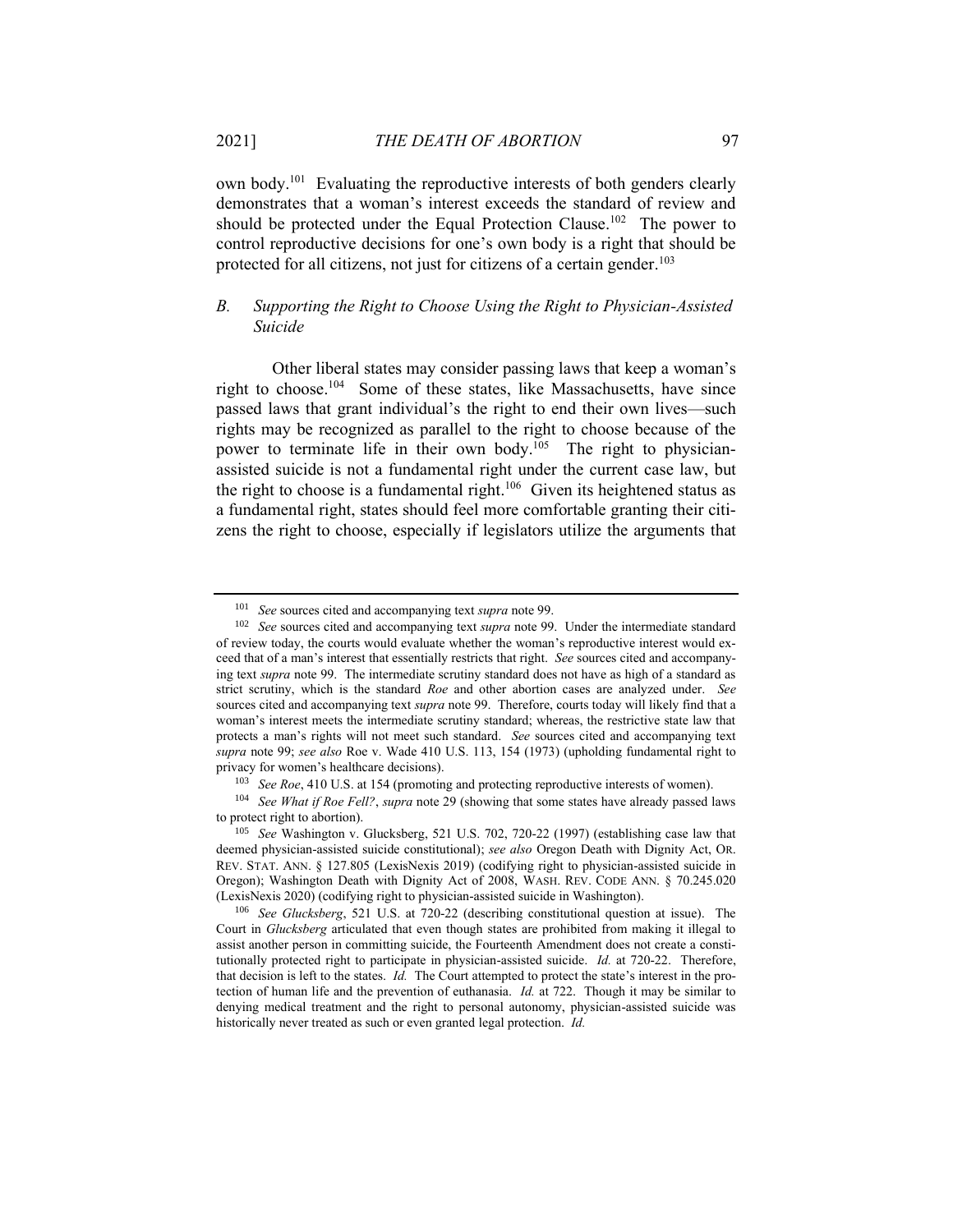helped pass the laws that granted the right to physician-assisted suicide.<sup>107</sup> If states are willing to pass laws that allow individuals to control whether they live or die, those states should also be willing to pass laws that allow women to control their bodies.<sup>108</sup> Currently, case law protects the liberty interests for both the right to abortion and right to physician-assisted suicide, given that they are similar and established in the right to personal privacy.<sup>109</sup> Not only has the Court addressed the right to privacy in their arguments supporting both rights, but the Court has also used the Due Process Clause to support their arguments as well.<sup>110</sup> In upholding the right to choose if *Roe* is overturned, legislators can easily argue that the rationale under the Due Process Clause for the right to physician-assisted suicide is substantially similar to the right to choose. <sup>111</sup> Finally, because of the similar values and core tenants that these laws address, states that passed physician-assisted suicide laws may uphold women's rights by

<sup>108</sup> *See* Robert L. Kline, *The Right to Assisted Suicide In Washington and Oregon: The Courts Won't Allow a Northwest Passage*, 5 B.U. PUB. INT. L.J. 213, 234-35 (1996) (comparing right to physician-assisted suicide and right to abortion); Manning, *supra* note 78, at 518 (concluding that personal dignity questions are addressed in both physician-assisted suicide and abortion cases).

"Like the abortion decision, the decision of a terminally ill person to end his or her life 'involv[es] the most intimate and personal choices a person may make in a lifetime' and constitutes a 'choice central to personal dignity and autonomy.'" Therefore, the terminally ill possess a liberty interest in physician-assisted suicide just as pregnant women possess a liberty interest in abortion.

Manning, *supra* note 78, at 518 (quoting Compassion in Dying v. Washington, 850 F. Supp. 1454, 1469-60 (W.D. Wash. 1994)); *see also* MacBride, *supra* note 78, at 793 (arguing right to privacy in *Roe* expanded to include physician-assisted suicide under similar liberty interests).

<sup>109</sup> *See* MacBride, *supra* note 78 at 793 (noting similar individual interest in abortion and physician-assisted suicide).

<sup>110</sup> *See* Washington v. Glucksberg, 521 U.S. 702, 720-22 (1997) (using Due Process Clause to support right to physician-assisted suicide); Roe v. Wade, 410 U.S. 113, 154 (1973) (using Due Process Clause to support right to choose).

<sup>111</sup> *See* cases cited *supra* note 110; *see* Manning, *supra* note 78, at 518 (demonstrating similarities between two rights).

<sup>107</sup> *See* sources cited and accompanying text *supra* note 78. In 1994, Oregon was the first state to codify the right for an individual to choose physician-assisted suicide, with Washington following suit in 2008. *See* sources cited and accompanying text *supra* note 78. Since then, seven states have passed similar laws that give individuals the right to choose to end their life utilizing physician-assisted suicide. *See* sources cited and accompanying text *supra* note 78. Currently, there are a total nine states and Washington D.C that grant individuals the right to physicianassisted suicide. *See* sources cited and accompanying text *supra* note 78; *Physician-Assisted Suicide Fast Facts*, CNN LIBRARY, https://www.cnn.com/2014/11/26/us/physician-assisted-suicidefast-facts/index.html (last updated June 11, 2019, 2:59 PM). Moreover, the supreme courts of both Montana and California have granted and upheld the right to die, which shows the legislative and judicial backing of this individual decision*. Physician-Assisted Suicide Fast Facts*, *supra*  note 107; *see also* MONT. CODE ANN. §50-9-10 (West 2019); Baxter v. State, 224 P.3d 1211, 1222 (Mont. 2009) (stating reasons why physician-assisted suicide is not against public policy).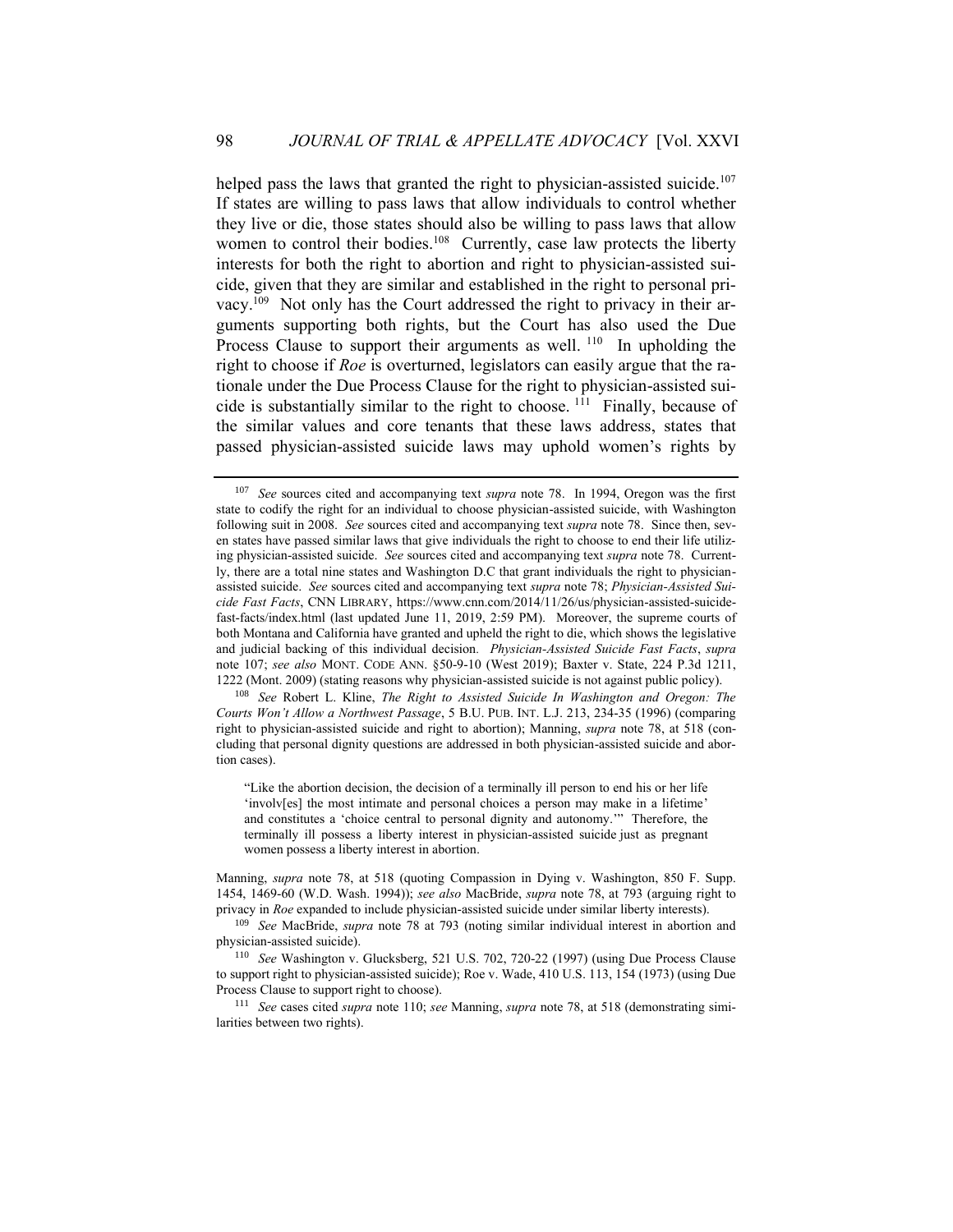pointing to the similar nature of both acts.<sup>112</sup> This is important because it not only shows the cultural shift in the United States today, but also demonstrates the willingness of state legislatures to advocate for people's right to choose, even when it was not federally legal.<sup>113</sup>

*Roe v. Wade* changed American culture significantly over the past 50 years, embedding women's right to choose in modern culture today.<sup>114</sup> Even if *Roe v. Wade* is overturned, the case precedent prior to it that allowed the Supreme Court justices in *Roe* to come to their decision would still stand as binding precedent.<sup>115</sup> Some may argue that, if *Roe v. Wade* is overturned, there is nothing that legally entitles a woman to a say in her own reproductive rights.<sup>116</sup> This argument holds no ground as the case precedent is still constitutional; therefore, women would still have some legal backing to advocate for themselves instead of reverting to a world where women have no say in personal and significant decisions involving her body.<sup>117</sup>

#### IV. CONCLUSION

The history of case law in the United States shows courts' willingness to give and expand upon the rights of its citizens. The development of the women's right to choose originated out of a century of case law and

<sup>112</sup> *See generally* Manning, *supra* note 78, at 518 (comparing right to physician-assisted suicide and right to abortion). Both acts relate control over one's body and permanent, life-altering decisions that an individual might make. *Id.* 

<sup>&</sup>lt;sup>113</sup> *See id.* (analogizing abortion and physician-assisted suicide); *see generally* Goodridge v. Dep't of Pub. Health, 798 N.E.2d 941, 1004-05 (Mass. 2003) (holding that individuals have fundamental right to same-sex marriage). The Massachusetts' Supreme Judicial Court determined that marriage was a privacy right so fundamental to the individual that it should not be limited to individuals of the same sex. *Goodridge*, 798 N.E.2d at 1004-05*.* Though Massachusetts was the first state to legalize same sex marriage, many states soon followed. *Goodridge*, 798 N.E.2d at 1004-05*.* This is important because it shows the changing tide in American culture and demonstrates that granting individuals more personal rights—which may not be protected at the federal level—can, and have been, protected by many states. *Goodridge*, 798 N.E.2d at 1004-05; Obergefell v. Hodges, 576 U.S. 644, 681 (2015) (holding fundamental right to same-sex marriage is guaranteed under Due Process and Equal Protection Clause).

<sup>114</sup> *See generally Roe*, 410 U.S. at 113 (demonstrating *Roe's* significance as over 15,000 articles and 3,000 cases have cited it).

<sup>115</sup> *See, e.g.*, Eisenstadt v. Baird, 405 U.S. 438, 453 (1972) (expanding right to contraceptives to include unmarried individuals); Griswold v. Connecticut, 381 U.S. 479, 484-86 (1965) (stating that right to marital privacy includes right to use contraceptives); Skinner v. Oklahoma, 316 U.S. 535, 541-43 (1942) (establishing fundamental right to procreate); Meyer v. Nebraska, 262 U.S. 390, 399, 403 (1923) (establishing fundamental rights include rights of family in marriage and child rearing).

<sup>116</sup> See Scheindlin, *supra* note 6 (describing potential outcomes if *Roe* is overturned).

<sup>&</sup>lt;sup>117</sup> *See supra* note 115 and accompanying text.